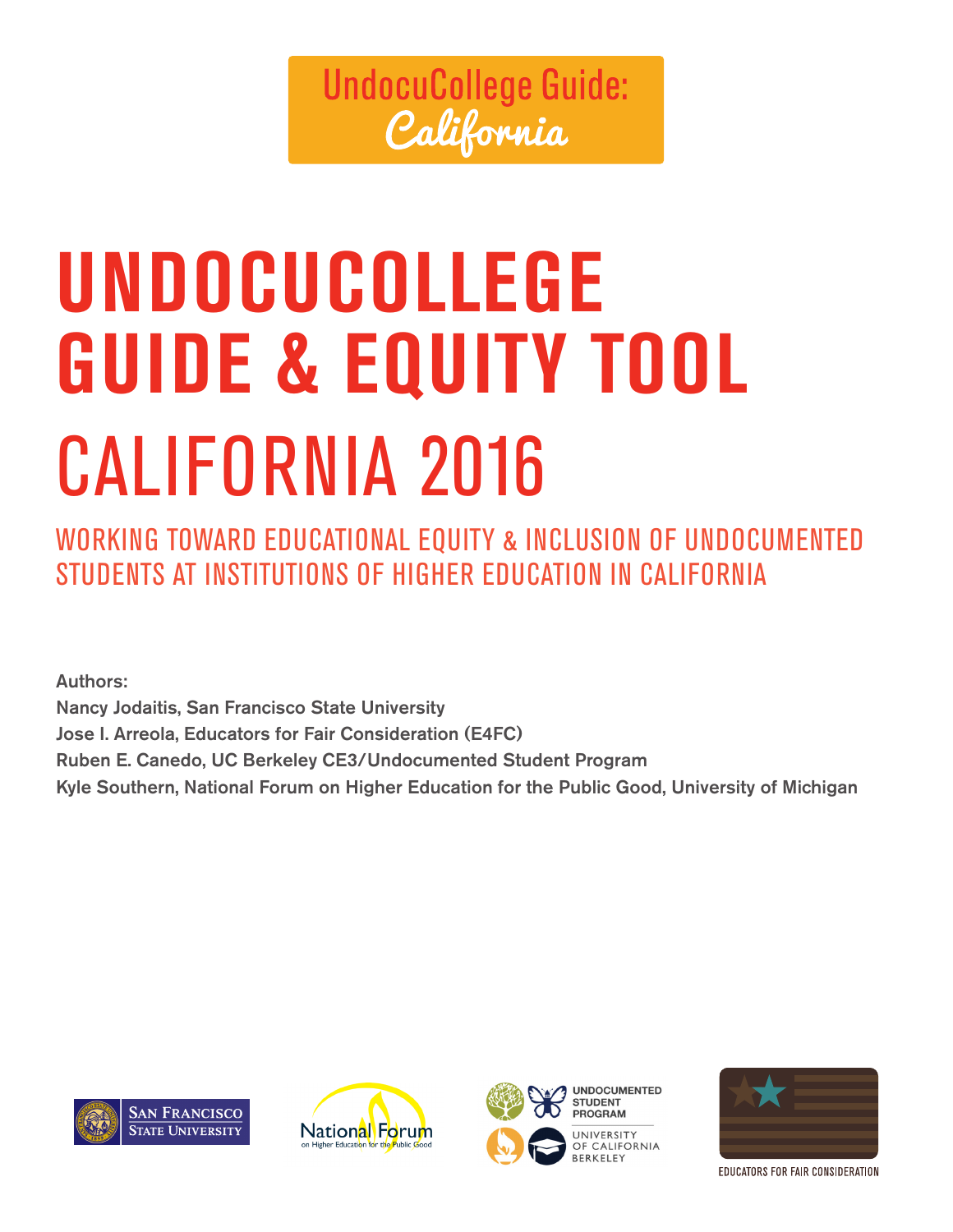# UNDOCUCOLLEGE GUIDE

- INTRODUCTION
- CHALLENGES
- INSTITUTIONAL MODELS FOR SUCCESS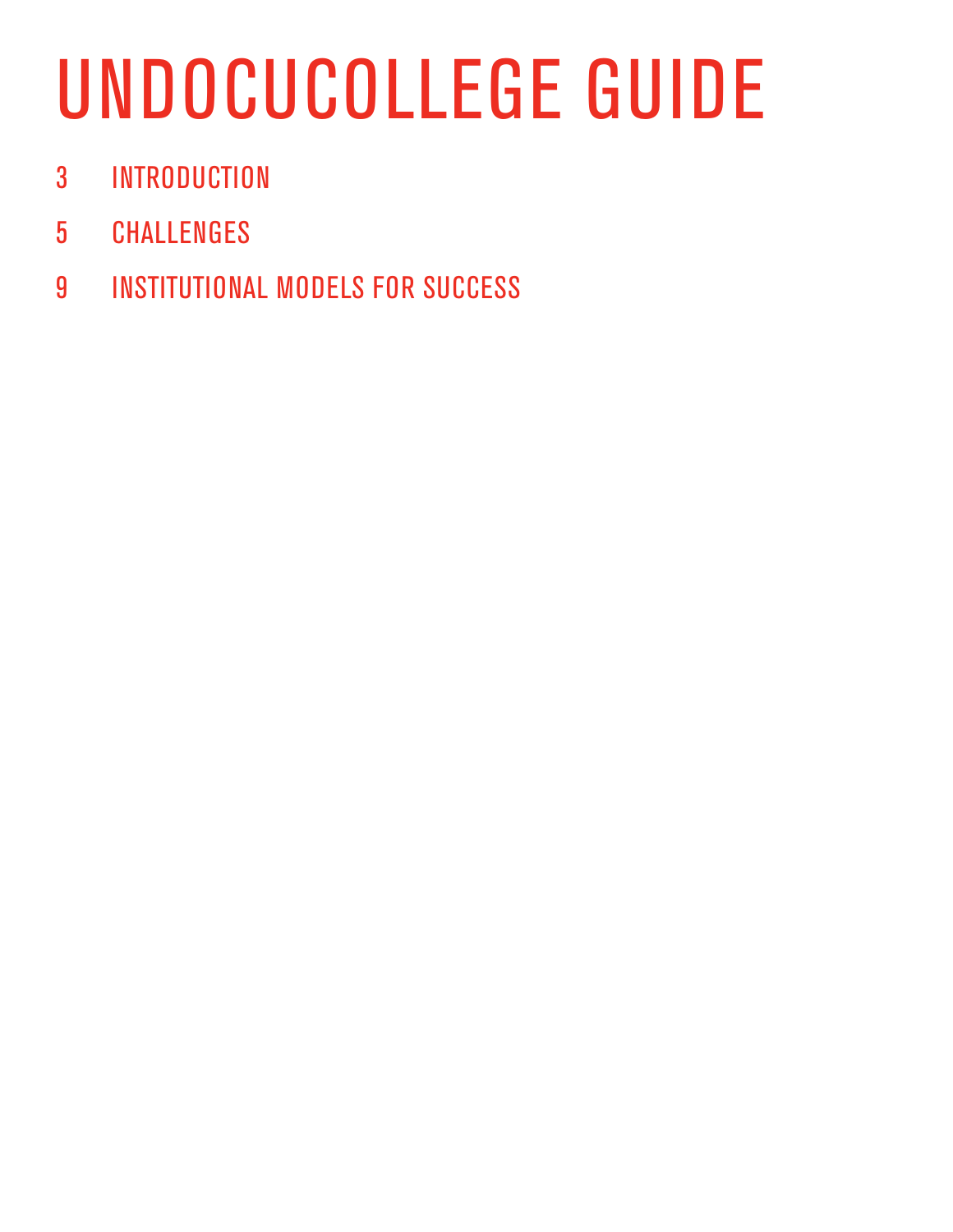# INTRODUCTION

The dramatic increase in the number of undocumented students accessing higher education in California over the last 15 years has been the realization of years of struggle and advocacy. And yet the unique nature of student's immigration status has proven to be a consistent challenge for institutions of higher education. While university personnel and student leaders do their best to promote and provide equitable pathways, the number of students combined with the complexity of immigration policy, has made comprehensive support for undocumented students increasingly difficult. These challenges are matched only by the tremendous potential for both colleges and the state, should they create institutional commitments for undocumented student success.

The state of California has the largest percentage of undocumented immigrants in the United States more than 20% of the 11-12 million undocumented immigrants in the United States live in California. [i] Due to this large concentration and the strength of the immigrant rights infrastructure, California has gained national recognition for having one of the most progressive and supportive collections of state policies pertaining to educational access and achievement for undocumented young people. Now is the perfect time to direct the state's colleges and universities to a new strategy; one where students, faculty, staff and administrators work together across regions and across systems to address some of the most pressing challenges students face.

We offer this guide and equity tool as an integral part of this new strategy and a stepping stone toward a new ecosystem for California Higher Education.

Our collective vision: Every undocumented young person in the state of California has access to a quality and equitable education to fulfill their future aspirations and maximize their contributions to better our overall society.

The *UndocuCollege Guide & Equity Tool* has three main components:

Section 1: Elevating California institutional challenges in supporting undocumented students in higher education

Section 2: Highlighting innovative and effective practices from different colleges across the state

Section 3: An equity tool for colleges and universities to assess, analyze, and report about the level of support currently present at their institution for undocumented students, as well as provide a clearer framework for conceptualizing institutional support

### **BACKGROUND**

The idea behind the *California Report & Assessment Tool* was initiated in 2014, after Educators for Fair Consideration (E4FC), the National Forum on Higher Education for the Public Good (National Forum) at the University of Michigan, and the UC Berkeley Undocumented Student Program (USP) co-hosted the first *California Higher Education Summit for Undocumented Student Success*. This groundbreaking event, which had representation from the University of California, California State University, California Community Colleges, and private four-year colleges, grew out of the need to collectively address systemic problems in access, institutional barriers, and learn from one another regarding effective practices to better serve students. The majority of those in attendance had previously attended the annual E4FC Educator Conferences or were in contact with E4FC, USP and the National Forum. The E4FC Educator Conferences, which began in 2012, connected educators on a statewide level with the goal of strengthening their ability and capacity to serve undocumented students. Since that time, SFSU, E4FC, USP, and the National Forum worked to reflect the synergy and collective knowledge of advocates and student leaders across the state and the country within a publication. The preeminent example is the United We Dream toolkit produced by the DREAM Educational Empowerment Program. This toolkit, published in Spring 2015, was designed to empower undocumented students and educator allies from across the United States to work with their institutions to increase resources and support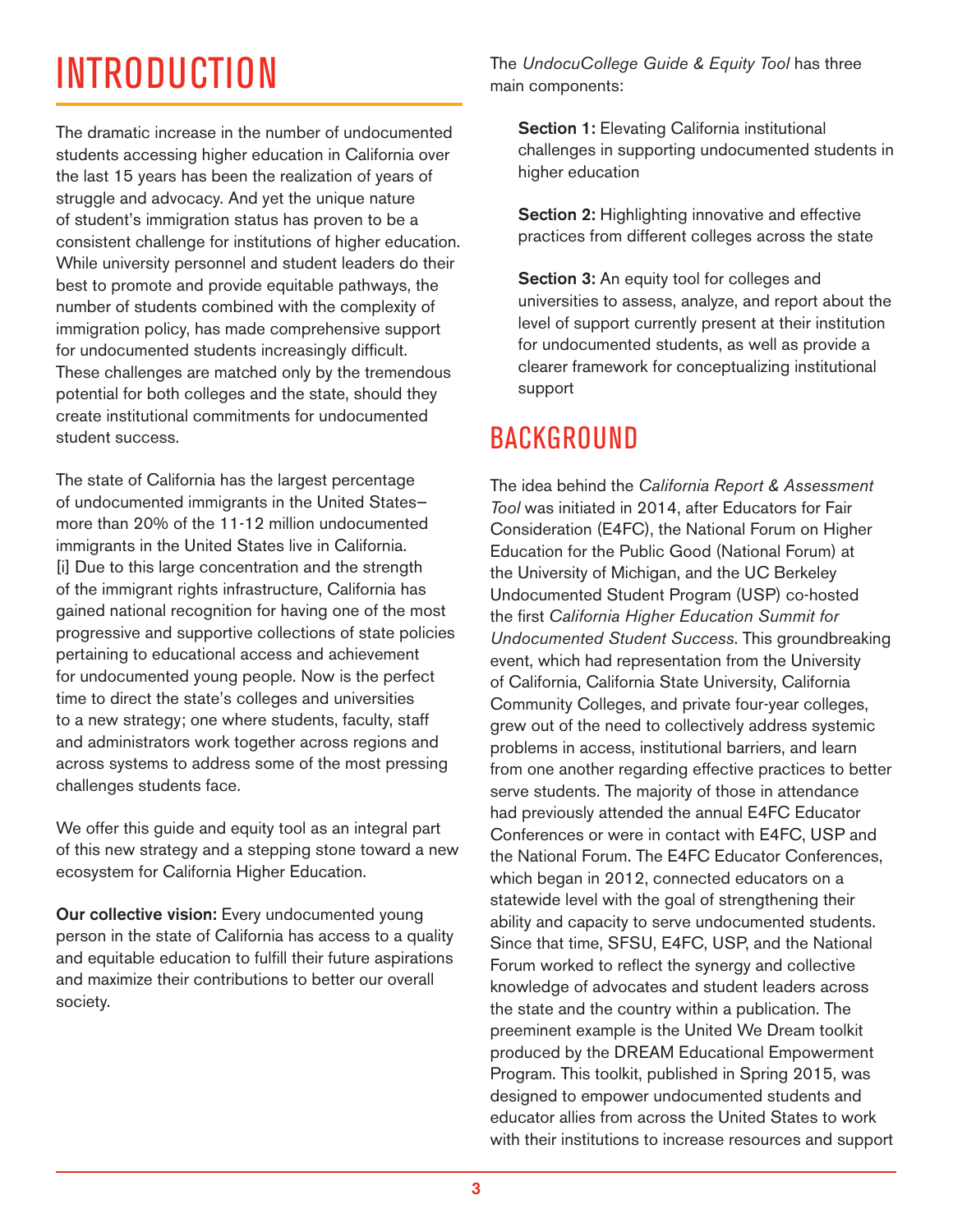systems available. The UndocuCollege *Guide & Equity Tool* brings a statewide focus to their work and shares three important tenets:

- » Advocating for policies that support undocumented students at all educational institutions.
- » Believing each institution has a crucial role in ensuring that all students have the best educational experience during and after enrolling in school
- » Recognizing that change and justice happen in each community and school, as well as at the state and federal level

It is our sincere hope that the following information and frameworks can help institutional leaders and educator advocates enhance their ability to advocate for undocumented students success and generate the momentum and political will necessary to address some of the most pressing challenges undocumented students face in higher education. We see this publication as a living document and we are confident that all the feedback we receive will only strengthen future versions of this publication.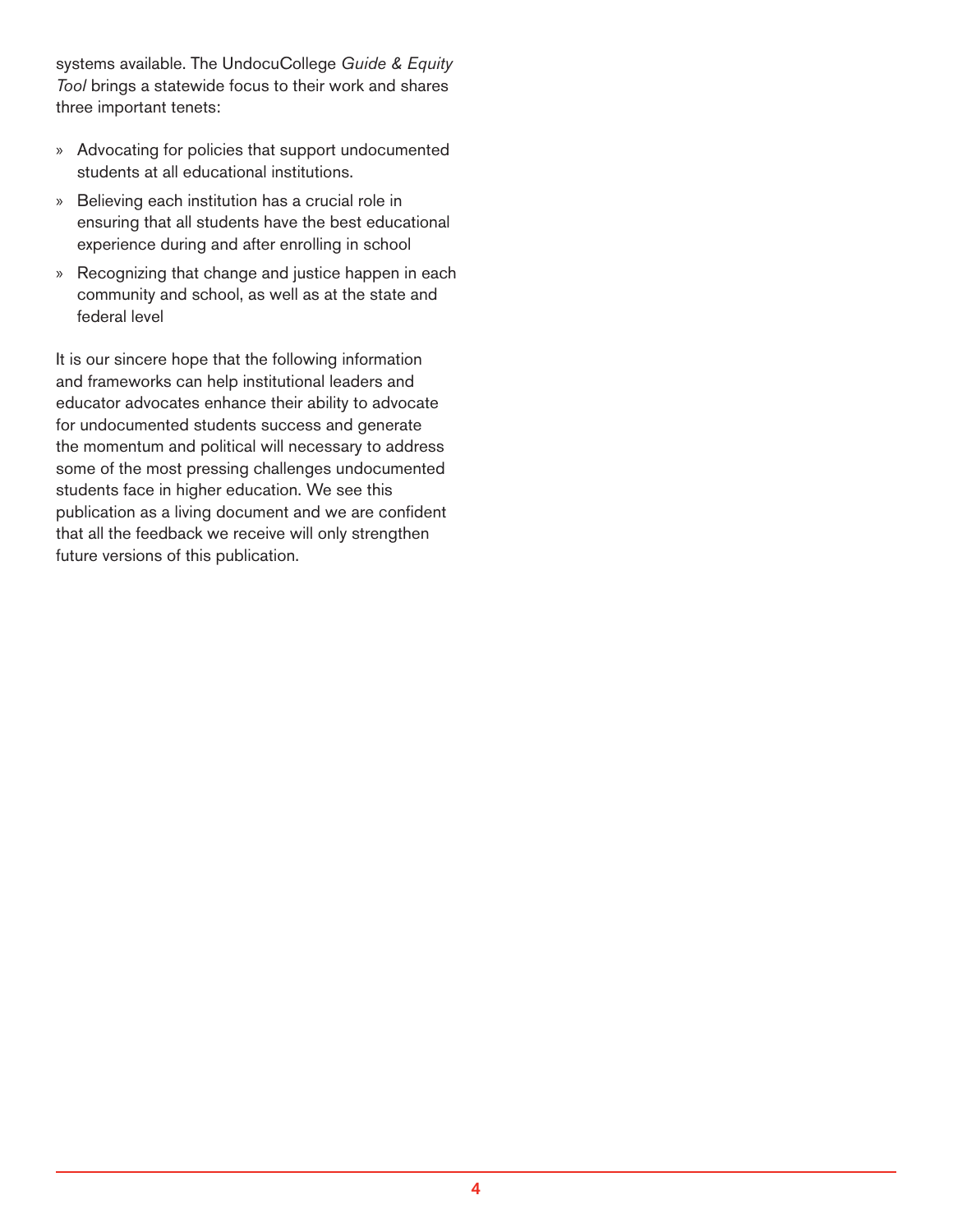# **CHALLENGES**

It is imperative to understand the challenges associated with current implementation efforts of state and federal policies as well as the increasing number of undocumented students entering California colleges and universities. The challenges outlined below cut across all four sectors of higher education and are experienced to varying degrees within both institutions and systems. The challenges have to do with campus climate, direct student support and professional development/training for staff, faculty and administrators.

#### 1. Campus Climate Lacks Inclusion, Awareness and Acceptance of the Undocumented Student Experience

In order for undocumented students to perform at a high level academically as well as build meaningful relationships and persevere through challenges, there must exist a safe, supportive and accepting campus climate. However, for undocumented students at every educational system and region of the state, the experience of navigating the social, academic and institutional culture of college remains a pressing challenge. Far too common is the experience of isolation, exclusion and even hostility for these students.[ii]

There are three major categories of factors that have a negative impact on the overall campus climate for undocumented students. First, there are regional factors such as the presence of immigration enforcement, history of anti-immigrant sentiment and local ordinances that marginalize immigrant communities. Second, there are institutional factors which dictate the ability of students to successfully navigate the enrollment process and fully participate within their college or university. These include asking or requiring students to disclose immigration status, institutional reliance on the use of a social security number as a unique identifier, inability of many schools to provide financial aid awards in a punctual and accessible manner, and passing students from department to department due to lack of knowledge or prejudice. Third, social and cultural traditions, events, histories which do not reflect the cultural, social and personal experiences of undocumented students.

#### 2. Need for professional development for faculty and staff regarding serving undocumented students

Opportunities or professional development must be made accessible to all faculty, staff, and administrators at California public and private universities in order for them to appropriately serve undocumented students entering higher education in California and prevent educator burn-out. Lack of training directly impacts students' ability to persist and succeed and fully integrate into the college community. Professional development breaks up into two main areas: 1) General Ally training for all faculty and staff; 2) Targeted fieldspecific training for the financial aid, admissions and outreach departments.

#### ALLY TRAINING

Throughout California, large numbers of secondary and postsecondary educators remain unaware of or provide incorrect information regarding AB 540, the California Dream Act, scholarships, DACA and available support for undocumented students. This misinformation or lack of knowledge directly affects an undocumented student's ability to enter into and graduate from the college or university of their choice. These knowledge gaps are not confined to a particular geographic area or institutional type. Faculty, staff and administrators at all public universities in California should have access to a high-quality literacy training, at a minimum. These efforts should be undertaken geographically, as well as by educational systems, to promote optimal learning for educators, academic coaches, staff, faculty, and administrators.

#### TARGETED FIELD-SPECIFIC TRAINING

Financial aid professionals, residency specialists, admissions officers, and outreach coordinators need far more hands-on training across all sectors regarding admission and financial aid policies for incoming and prospective students. Currently, there is either a lack of field-specific training or the trainings do not cover the most important state and federal policies. In addition, training that are conducted are often offered in isolation from other departments which could also benefit. In addition, the trainings do not offer practitioners the tools necessary to operationalize the practices at their university. For example, many institutions are facing enormous technical challenges in accurately disbursing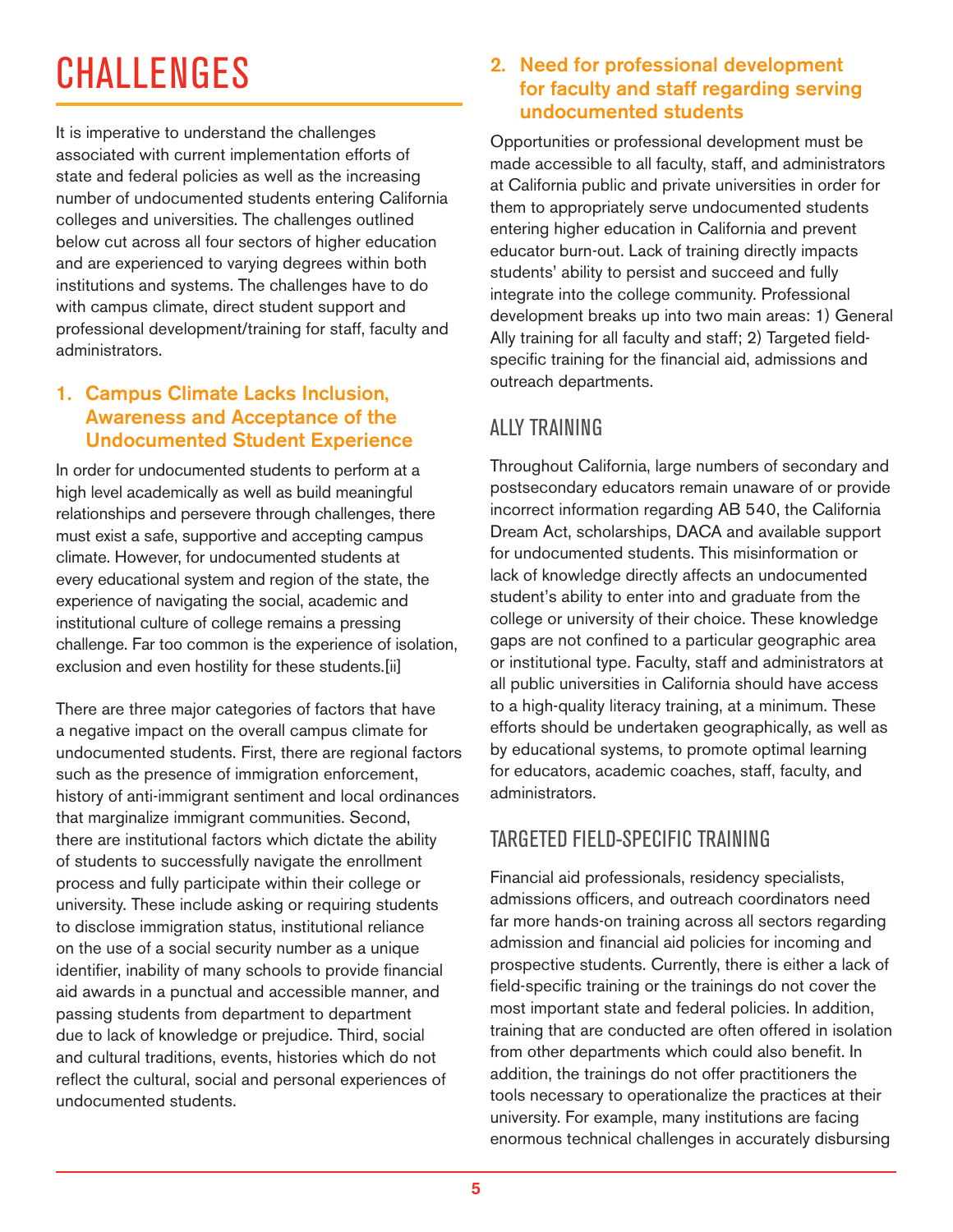state financial aid since it requires the creation of a new yet parallel financial aid processing system.

#### 3. Sustainability/Support for institutional Advocates of Undocumented Students

Though it has been encouraging to see so many schools create full-time dedicated staff positions for undocumented student success, the complexity of what is needed in these positions is becoming increasingly evident. Building educational pathways while working to decipher federal and state policies, has required advocates to become highly knowledgeable and skilled in a wide variety of equity issues. However, the majority of this specialized knowledge in working with undocumented and AB 540 students has been self-taught. The lack of specialized training and coaching leads to major questions about the ability to institutionalize/sustain these roles. One example would include negotiating skills within academia to implement state policy when it differs from institutional policy.

#### 4. Marginalization of Non-DACA and Non-AB 540 Undocumented Students

While a large percentage of undocumented students do attend high school for three or more years and graduate from a California high school, thus qualifying for AB 540 status, a significant number of students do not and thus are ineligible for in-state tuition and state-based financial aid. This ineligibility creates a tremendous financial burden for affected students because they are forced to pay out-of-state fees (more than double the resident tuition). Because AB 540 eligibility is a prerequisite for receiving California Dream Act aid, they are also denied any state-funded financial aid. Computer coding allows some schools to identify AB 540 students in order to offer them additional support. However, this does not exist for students who are non-AB 540 and undocumented.

We see a similar effect with Deferred Action for Childhood Arrivals (DACA). Since its implementation in summer of 2012, there has been a great deal of resources and visibility given to students with DACA. In addition to receiving a Social Security number and protection from deportation, DACA beneficiaries have benefited from the infusion of resources to support DACA-eligible youth across the state. DACA, therefore, has created a widening disparity between DACA and non-DACA students.

#### 5. Insufficient Support to Ensure Successful Transfer From 2-Year to 4-Year Institutions

The majority of undocumented students begin their postsecondary education at one of the 112 community colleges in California. However, only a small percentage of these students eventually transfer to a four-year institution and/or obtain their associate's or bachelor's degree. Some of the challenges they encounter include: (1) the inability to afford the large tuition increase associated with transferring to a 4-year school. And (2) the inability to claim all financial aid for which they are eligible and new rules regarding the processing of their AB 540 affidavit.

#### 6. Lack of Accessible and Culturally-Responsive Holistic Wellness

 There is a deep social stigma and trauma associated with being undocumented.[iii] The stigma is rooted in a fear for the personal safety of undocumented student and their family. This stigma - compounded by the trauma associated with being low-income, first generation and a student of color - can often become insurmountable and can drastically affect students' educational success. Emotional, mental, physical and spiritual support on college campuses is not adequately accessible, culturally responsive or holistic. For instance, undocumented student are commonly placed in a position of having to educate counselors about their status, which re-traumatizes the student and diminishes their confidence in the support service overall. Their connection to the counseling center may already be uncertain if the counseling staff does not reflect the cultural experiences or demographics of the students.

#### 7. Lack of Appropriate Standing and Equitable Compensation for Dedicated Institutional Advocates

Institutional advocates have often been the greatest supporters and allies to undocumented students on their path into and through college. Over the past five years, the number of undocumented students in California colleges has outpaced the ability of university staff to meet the needs of all students. Often the small group of institutional advocates are hampered in their efforts because they are not given the appropriate positional standing and/or compensation for the work that they do. As a result, institutional advocates have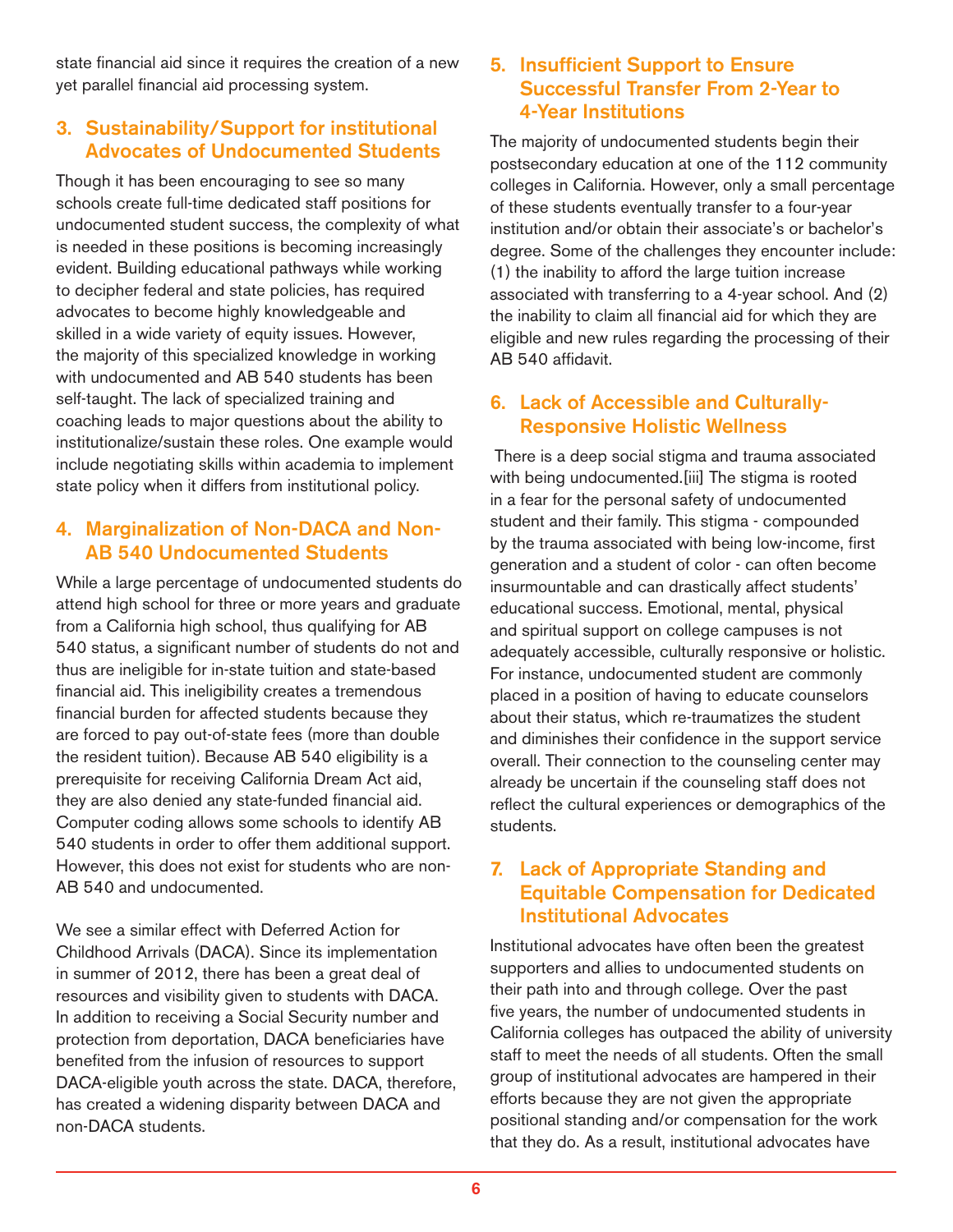had to work additional hours as volunteers or have had to work the equivalent of a part-time position within their full-time workload. This is further exacerbated by the intensity of case management required to adequately support students and move forward an equity agenda..

#### 8. Lack of Dedicated Funding to Bring Support Programming and Infrastructure to Scale

At a system level, with the exception of the UCs, there has not been a dedicated source of funding to increase undocumented student support. Even campuses who have been successful in raising funds to facilitate institutional support, have not had the funding resources to impact all students or to sustain efforts in the long term. Few institutions have been able to build new policies, programs and staff capacity to effectively support undocumented students on their campus. This challenge is not limited to undocumented student support. Due to the dramatic decrease in federal and state funding for public higher education, there are many diverse student populations that are left unserved or marginalized.

#### 9. Inability to Reflect the Academic Success and Student Experiences Using Accurate Institutional Data

Technological challenges, staff capacity, and student privacy have often made it hard to monitor and conduct research regarding student access and success such as admission yield, retention and graduation rates for their undocumented students. Only a small number of schools have been able to tap into their institutional data to effectively monitor the progress of the rapidly growing population of undocumented students. On other campuses, institutional advocates must rely on word-of-mouth referrals from campus offices and individual students to gather data.

#### 10. Lack of Recognition of the Roles and Unique Contributions of Each System

While meaningful collaboration and conversation across all California public education systems have proved challenging at times, each system has a valuable and unique perspective regarding undocumented student success. However, given the lack of statewide leadership, investment and infrastructure to facilitate cross-system conversations, institutions and systems are often left on their own to address complex issues.

The community colleges- while having the majority of undocumented students- do not have the resources or infrastructure to meaningfully support and graduate/ transfer these students. The California State University system is the most accessible of the four-year universities; however, the complexity and inconsistency of institutional policies among campuses has proven challenging for undocumented students to successfully navigate. The University of California system, while having the highest level of institutional support and resources for undocumented students, is challenged by the fact that system-wide initiatives are driven by the higher level administration without adequate input, involvement and leadership from undocumented students or institutional leaders on each campus. The private universities have the resources and flexibility to provide holistic support to undocumented students; however, this occurs on a campus by campus basis and because of the cost of a private college education, can only support a low number of students.

As outlined above, educational institutions within California are facing significant challenges in building the institutional capacity to support the academic success of undocumented students. The lack of systemic guidance, staff capacity, and clear institutional policies, combined with limited or nonexistent programmatic funding, has dramatically limited the ability of our state's colleges and universities to increase the number of undocumented students obtaining bachelor's or graduate degrees.

However, when it comes to undocumented students, this is not the first time colleges have had to deal with significant challenges. Which is why it is important to recognize and honor those who have been supporting undocumented students long before the passage of AB 540 or the CA Dream Act or DACA. This includes the efforts of many educators who worked tirelessly to support undocumented students in higher education - especially the Leticia A Network. Their courageous efforts made the attainment of a bachelor's or graduate degree a reality - at a time when many students could not even imagine speaking publicly about being "undocumented and unafraid." And we also want to honor those students who had the courage and boldness to enter and graduate from college when all odds were against them. You are all the foundation of this work.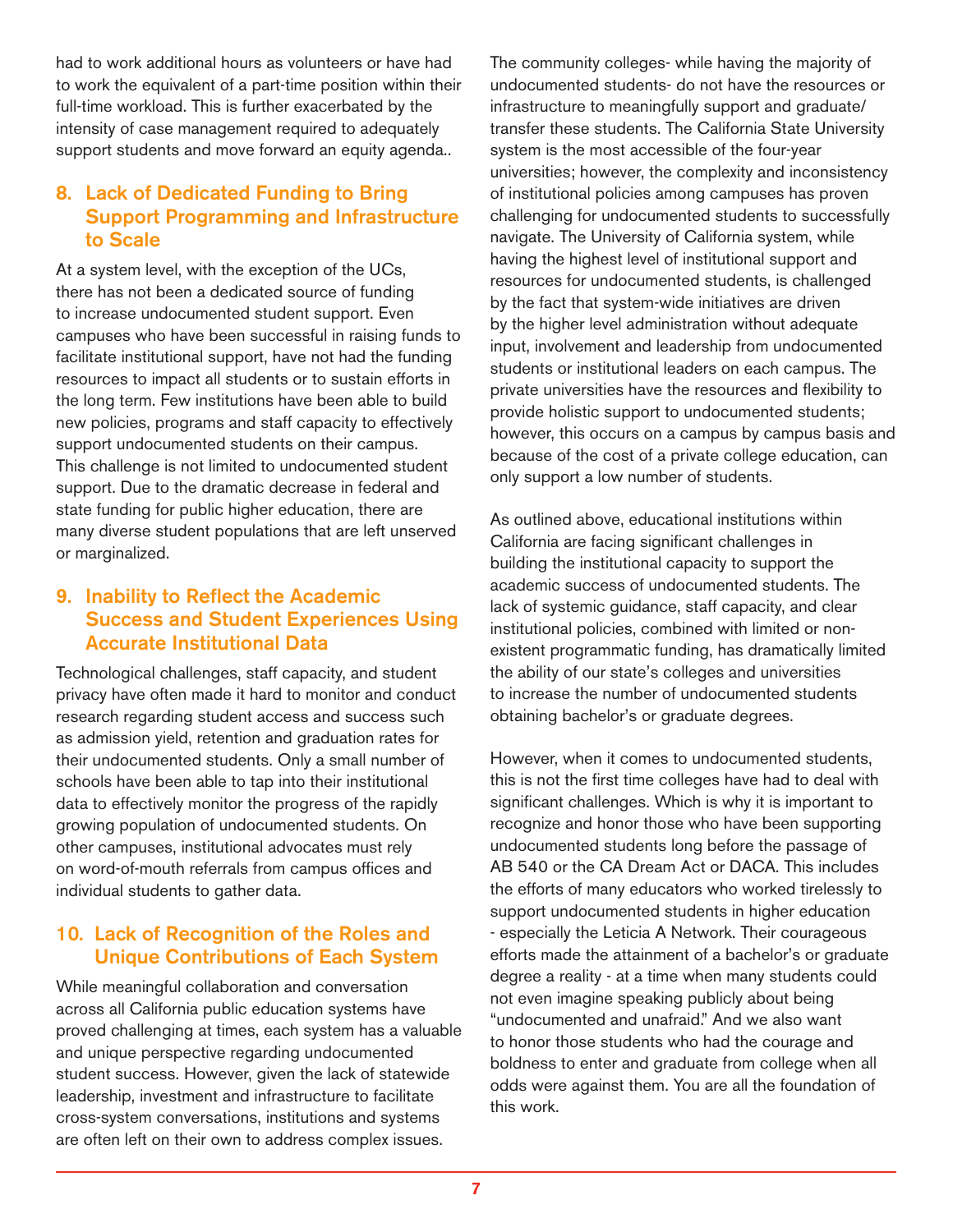In the following section, we outline a variety of institutional models currently being implemented within colleges and universities throughout California.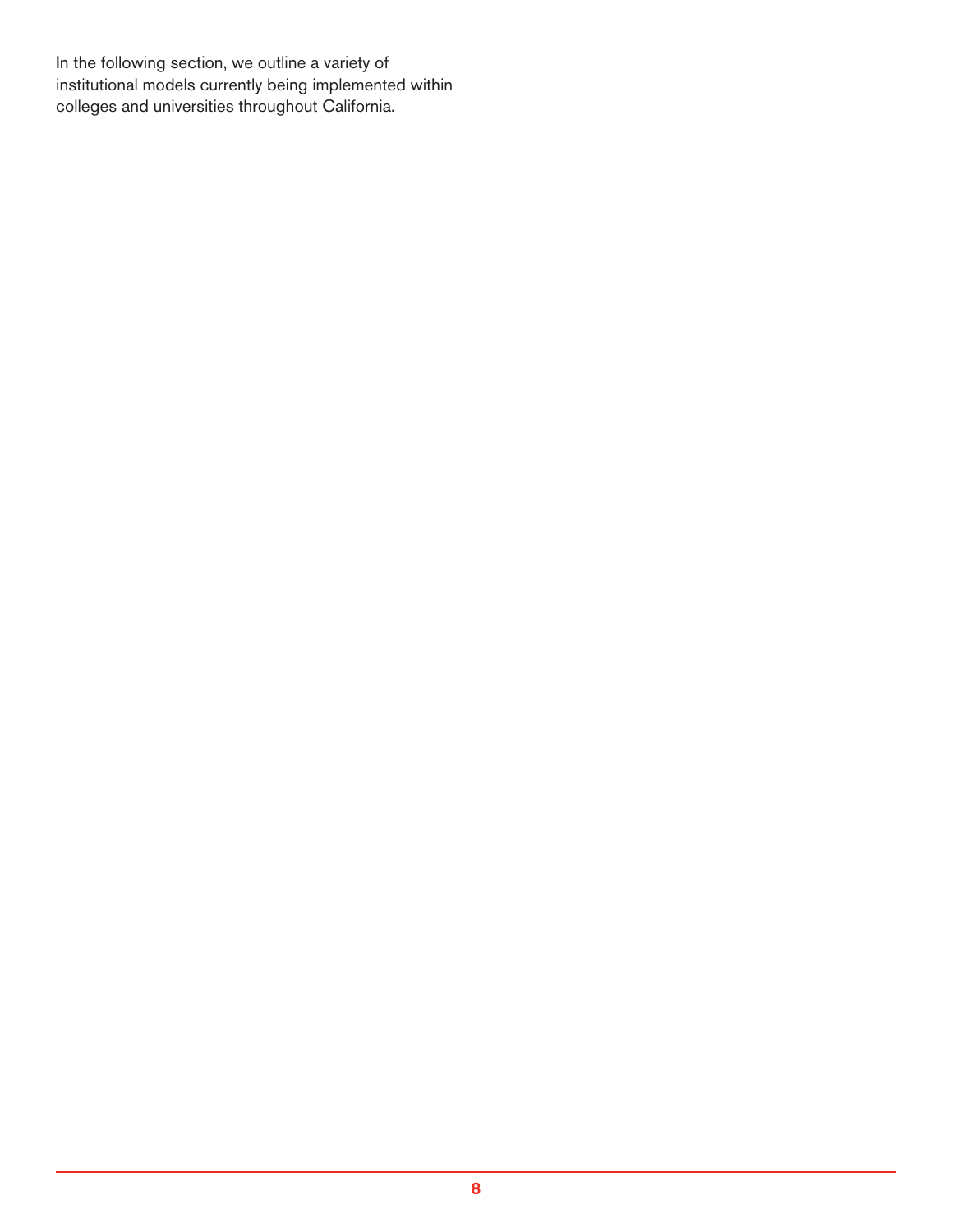# INSTITUTIONAL MODELS FOR SUCCESS

California colleges and universities have been educating undocumented students for many years prior to the passage of AB 540 and the California Dream Act. Nevertheless, access to in-state tuition and state financial aid, combined with undocumented student organizing, has dramatically increased the number of students accessing higher education in California within the last five years.[iv] This sharp increase, combined with new legislation, has challenged colleges and universities to provide equitable pathways for these students to enroll and graduate from their institutions. Nevertheless, undocumented student institutional advocates, student leaders, communitybased organizations, and a small number of college administrators have collectively built institutional models of success that reduce educational roadblocks and improve the institutional climate for this student population. This section is a synthesis of a wide variety of innovative and inspirational practices that are being used throughout California colleges and universities to support undocumented student success. We also hope that the proposed Institutional Model of Success can serve as a starting point for dialogue at your school or within your educational sector. Our goal is to strengthen current efforts and explore new practices that can be implemented individually, as a group of committed advocates, and/or as an institution.

The Institutional Models of Undocumented Student Success are divided into three categories: *Foundational, Emerging or Comprehensive. The intention of these categories is* to outline how effective practices can come from individual effort, through the collective effort of a group, and/or within the fabric of the institution. The definitions of each category are outlined below:

#### FOUNDATIONAL

A practice which can be initiated or executed by one passionate individual (or more), but does not require a coordinated effort or institutional buyin. These practices are often the first step in a progression of support that seeks to ensure that undocumented students understand and exercise their rights and responsibilities at your institution.

#### EMERGING

A practice which requires the coordinated effort and buy-in of other faculty or staff members, students, or administrators on campus. These practices often require the concerted effort of two or more departments to build institutional agreements that reduce or ease administrative roadblocks, thereby increasing the persistence and academic success of undocumented students.

#### **COMPREHENSIVE**

A practice which has been integrated into the structure and fabric of the institution itself, which requires institutional buy-in. These practices are no longer dependent on the commitment of passionate individuals or groups and should be sustainable regardless of faculty, staff or student turnover.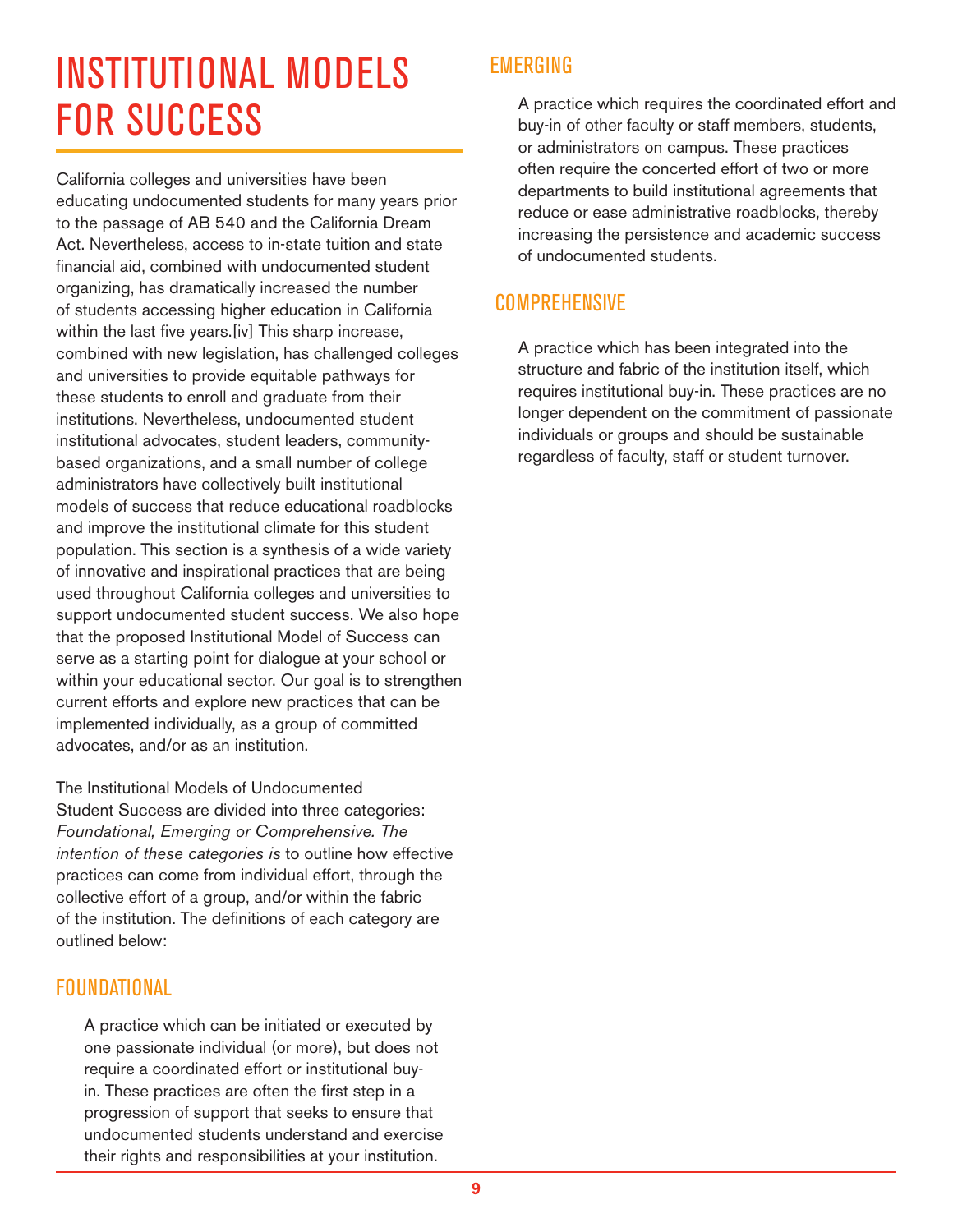## FOUNDATIONAL MODELS OF SUCCESS

A practice which can be initiated or executed by one passionate individual (or more), but does not require the need for a coordinated effort or institutional buy-in.

#### 1. Supportive Faculty and Staff

The basis of institutional support at any college or university in California begins with supportive faculty or staff. Although there is currently no directory, it is believed that the majority of public colleges or universities have at least one staff or faculty member (or more) who supports undocumented students on campus. Many educators have been working with undocumented students since the Leticia A Network (prior to AB 540). Many more have become active in recent years. All supportive faculty and staff have sought to provide information about navigating a complicated admissions process, succeeding academically in undergraduate and graduate degree programs, and promoting university and private scholarships. More recently, these individuals have helped students apply for the California Dream Act and address institutional roadblocks. Supportive faculty and staff also seek to provide emotional support by practicing active listening, coordinating a student club, building safe zones and providing workshops for students to process the struggles they are facing.

#### 2. Informational Materials and Visual Images

Having informational materials and visual images available on campus is one of the first steps staff or faculty can take to help undocumented students get answers to pressing questions. Providing students with the ability to obtain information and positive messaging without having to self-disclose their status, allows them to increase their knowledge and build trust. Another way to contribute to creating a safe space on campus is to have visual images (stickers, posters, flyers, etc.) posted throughout the campus that promote the success of undocumented students in higher education. Many colleges and universities have begun by using E4FC materials as well as flyers obtained from other schools or nonprofits. These materials work best when they are supplemented with information specific to the student's own university. It is also important that images reflect and represent the undocumented student experience and diversity of identity at each institution.

#### 3. Undocumented Student Clubs

Across the United States, we have seen the tremendous power of undocumented young people to transform policies, cultures, and institutions. Within public universities and colleges in California, the number of undocumented and AB 540 student organizations has grown dramatically within the last ten years. This includes regional and statewide networks. The power of student organizing has sparked positive change at individual institutions, within educational sectors, and across the state. These clubs have sought to provide support to undocumented students on other campuses. They have shared their knowledge, advocated for nondiscriminatory policies, fundraised for scholarships, and promoted effective strategies to paying for and succeeding in higher education. These clubs, which were created predominantly at the undergraduate level, were initiated in one of two ways: 1) by a staff or faculty member who was already working independently with a number of undocumented students or 2) by students themselves who sought collective support and institutional change.

At the graduate level, three important undocumented student organizations formed to help immigrant students who want to obtain a master's or professional degree: Graduates Reaching A Dream Deferred (GRADD), Pre-Health Dreamers (PHD) and the DREAM Bar Association. These organizations are not school specific and collaborate with institutions statewide.

#### 4. Website

Getting information for undocumented students onto the school's website has been key as the majority of students check online for admissions/financial aid/ enrollment questions. While this information does not replace one-on-one interactions with a faculty or staff person, it is instrumental in magnifying the scope of work an individual can do. Inclusion of this information usually begins on the school's admissions or financial aid webpage with links to helpful websites, downloadable flyers or FAQs. Some colleges have been able to take their web presence to the next level by creating a dedicated Undocumented/AB 540 university website or webpage which provides centralized information about a variety of resources including oncampus allies, specific enrollment strategies, assistance in paying for college, current legislation, and available resources.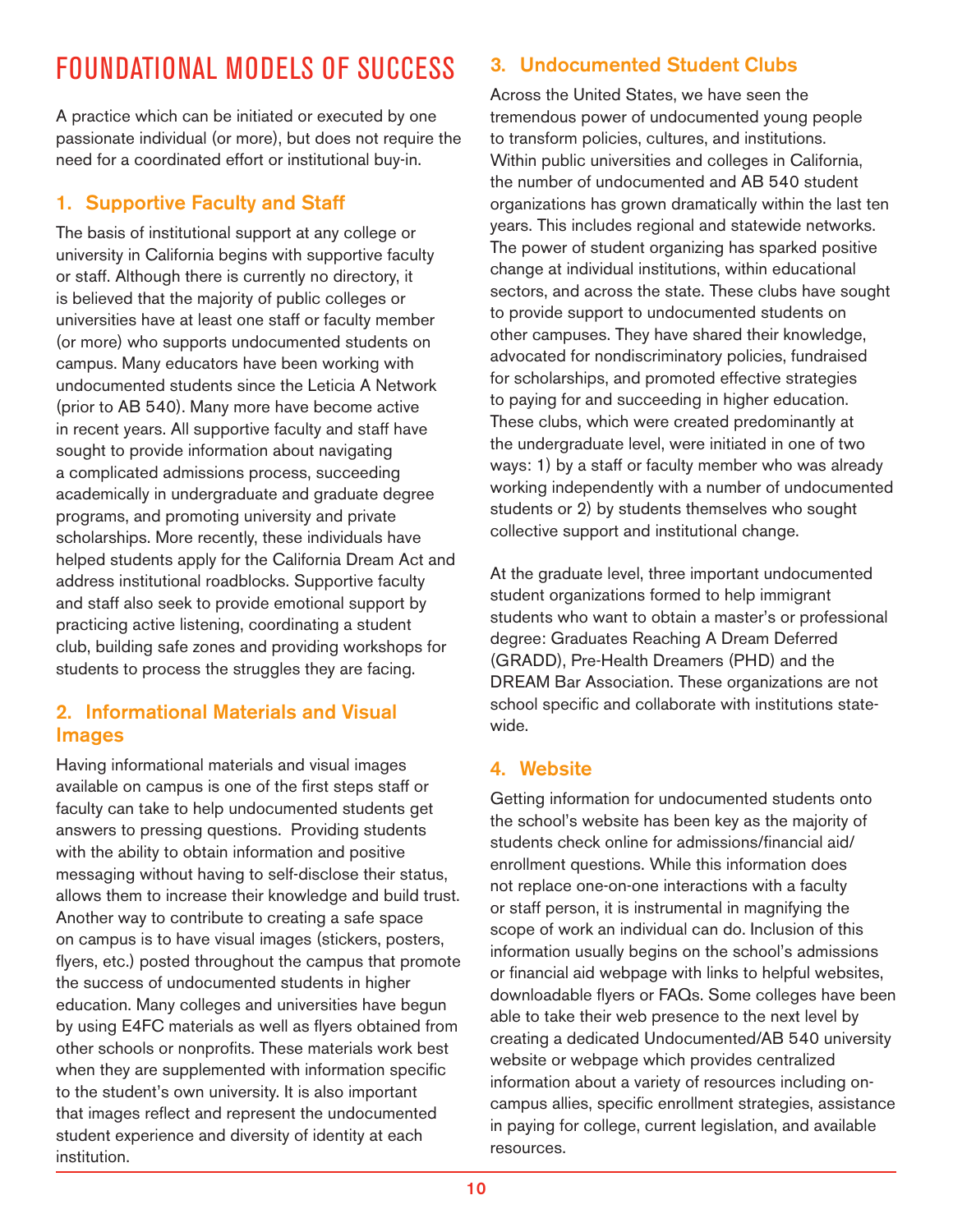#### 5. Recognition of Non-Latino Communities

While statistically the largest number of undocumented immigrants in the United States comes from Mexico, Central America and South America, there is also a substantial population of Asian-Pacific Islander undocumented immigrants nationally- more than 1.3 million. There is also large number of undocumented and refugee immigrants coming from African countries. California universities and colleges have reported a significant increase in undocumented Asian students, as well as other non-Latino populations, entering their institutions. In fact, in the University of California system, Asian undocumented students constitute the majority of undocumented students system-wide.

Institutional advocates have sought to confront the stereotype that immigration is a "Latino only" issue. Undocumented immigrants in the United States are, first and foremost, immigrants and thus constitute a wide diversity of country and regions around the world. Staff, faculty, and student leaders have dedicated specific outreach efforts to include undocumented students from Asian, Pacific Islander, and African backgrounds. They also seek to use diverse images and a variety of languages for outreach materials—not just Spanish and English. Institutional leaders also work to increase awareness among faculty, staff, and students regarding the diversity of their AB 540/undocumented populations on campus to ensure services are offered equitably. Educators and students in the San Francisco Bay area and Los Angeles also have the advantage of connecting with groups like ASPIRE: Asian Students Promoting Immigrant Rights through Education, which is an Asian-Pacific Islander support group for undocumented students- the first of its kind in the country.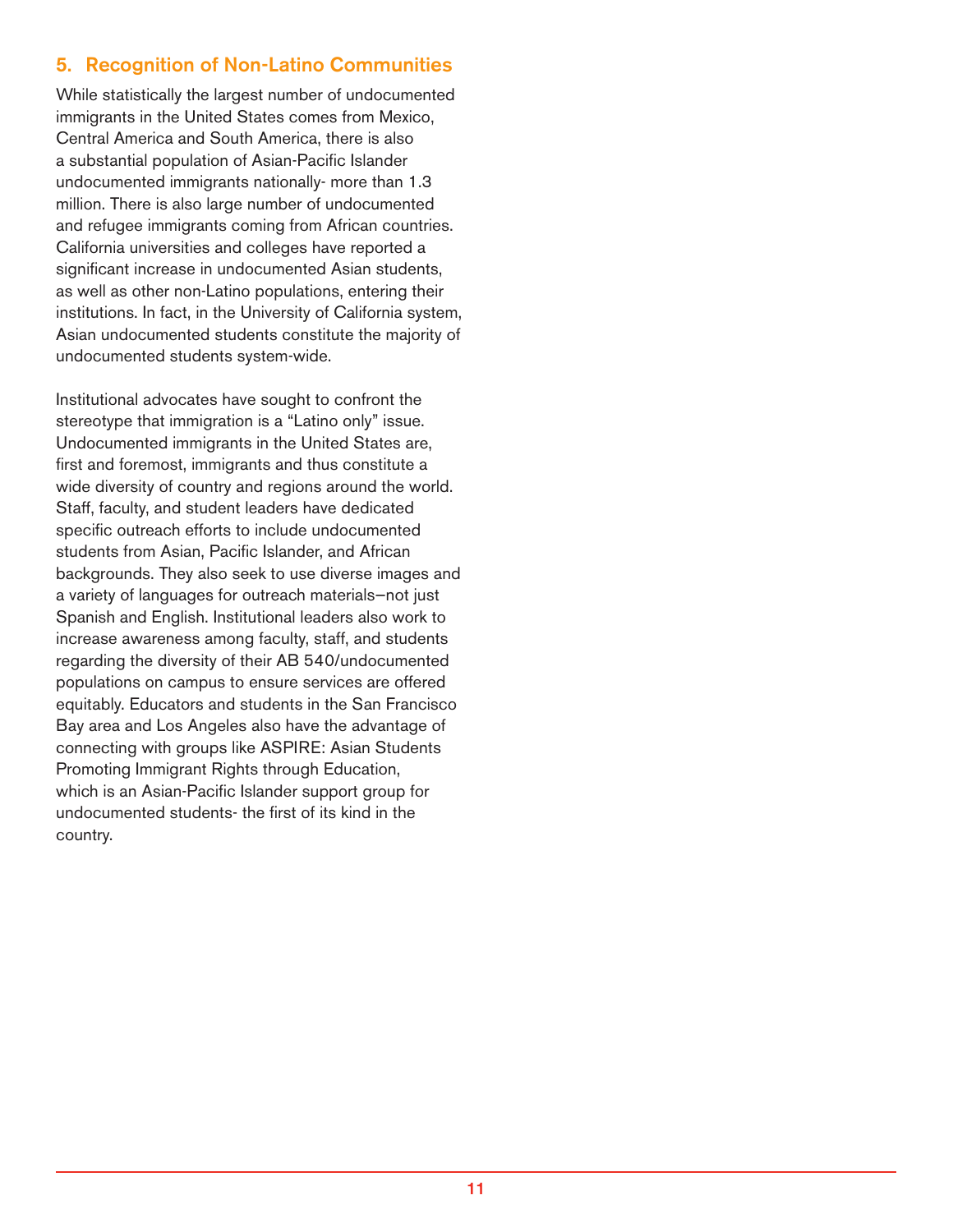### EMERGING MODELS OF SUCCESS

A practice that requires the coordinated effort and buy-in of other faculty or staff members, students, or administrators on campus.

#### 6. Undocumented Student Task Force

A growing number of colleges and universities have formed a campus-wide undocumented/AB 540 student task force, making it easier to work with departments across their campus to collectively address the issues undocumented students face. The ability for interdepartmental accords to build momentum across an institution is more effective when there is input from a broad cross-section of departments. The task force also creates a forum to build a united voice to work with students to address their needs by building collective solutions to create effective systemic change. A small number of undocumented student task forces have been initiated from the top down-i.e., mandated by the president/chancellor. However, the majority were created through the efforts of faculty and staff, active students, and/or community members. Each campus has a unique task force structure, membership base, and history.

The creation of a campus-wide task force is also directly related to the amount of organizing taking place within immigrant and educational-access communities. Having local or statewide organizing taking place within a college or university's service area develops a new level of accountability for the school to address the concerns of undocumented students. Additionally, having other colleges or universities with task forces that are close geographically or within the same system also promotes the creation of new task forces.

#### 7. UndocuAlly Training

Increasingly, colleges and universities have begun to offer UndocuAlly trainings to create a space on campus for educators and student leaders to share knowledge, experiences and best practices for supporting undocumented students in their academic, personal, and career goals. These trainings, conducted by faculty, staff, and students, seek to promote undocumented students' academic success by demystifying federal and state laws and policies affecting immigrant populations; identifying resources available on campus and in the community; deconstructing undocumented

student experiences when interacting at the institution; and identifying strategies for paying for college. These trainings range from two hours on one day to eight hours over four weeks. After the training is completed, attendees often take a pledge to act as allies on campus to undocumented students, publically display an UndocuAlly symbol, and join a campus-wide network of individuals who make themselves available to provide a safe space for students to ask questions.

#### 8. Staff-Wide Training

In-service trainings have been conducted on a departmental basis to increase the general knowledge of frontline staff and student assistants who serve prospective and enrolled undocumented students. These departmental trainings are usually undertaken after an institutional advocate has approached a specific department to increase the department's knowledge of how to better support these students through increased cultural competency and awareness of current legislation and institutional policies. In other cases, individual staff or faculty members have requested the training for their departments to ensure that they are successfully implementing the law and protecting the university from any potential wrongdoing. This individualized approach to professional development and staff-wide trainings has increased the institutional capacity of colleges and universities to more consistently provide correct information regarding AB 540, the California Dream Act, DACA, and school policies. The following department staff are often the first to request or conduct such trainings: Admissions officers, Residency Coordinators, Financial Aid personnel, Academic Advisors/Counselors, Cashier/ Bursar staff, Educational Opportunity Program and Educational Opportunity Programs & Services, TRIO Student Success Programs, and Graduate Studies and Orientation Departments.

#### 9. Dedicated Scholarships to Support Undocumented Students

A number of different colleges and universities created a dedicated scholarship for undocumented students prior to the passage of the California Dream Act. These schools employed grassroots fundraising efforts to establish and maintain their scholarship funds. Some of these scholarships were housed in third-party organizations, and others schools used the university's foundation to hold and disburse the funds. In addition, a number of schools were able to connect donors directly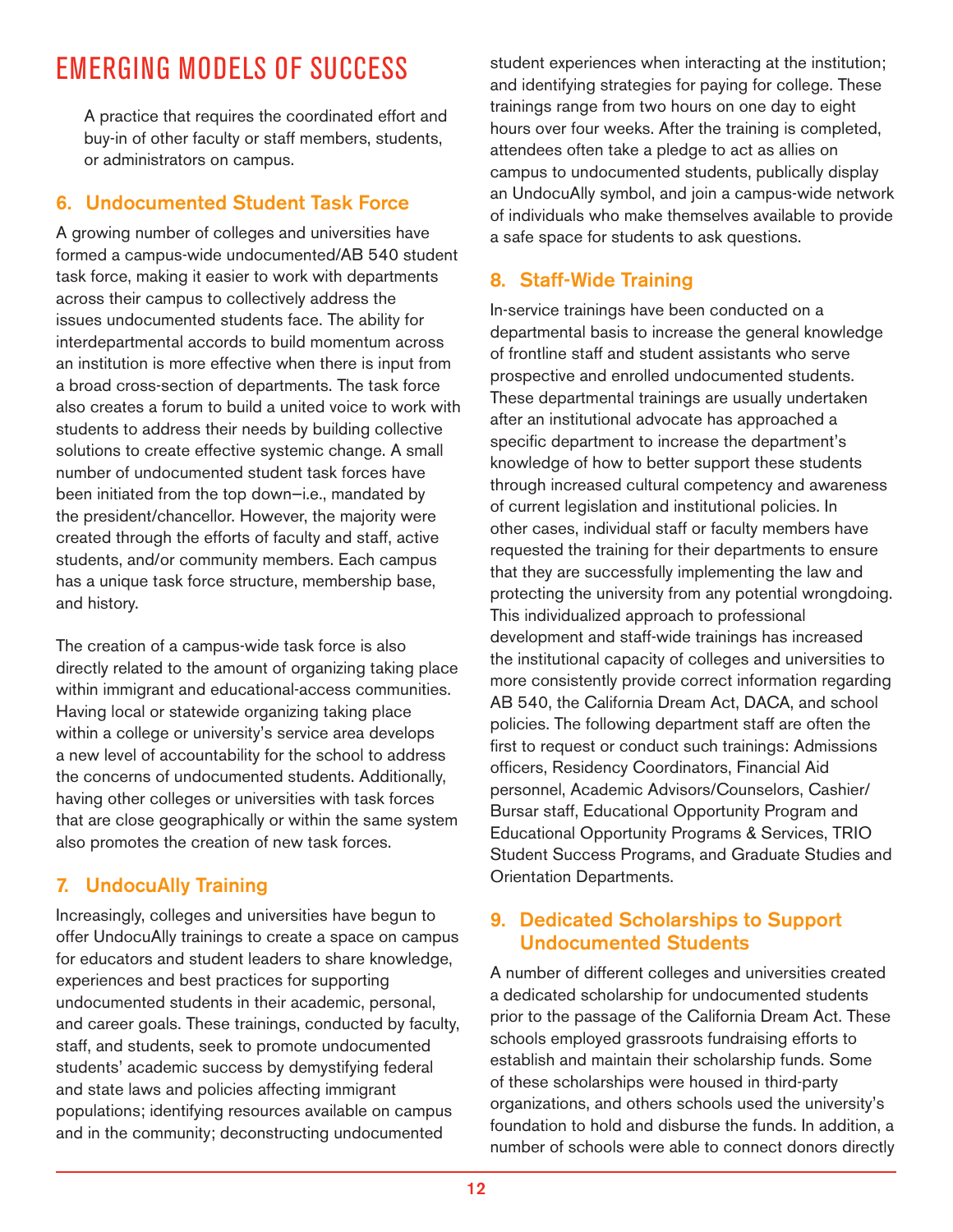to students, which allowed individual scholarships to be awarded through a nomination process. After the passage of the California Dream Act, colleges could award institutional aid to undocumented and AB 540 students. However, despite these increases in availability of aid, schools continued to fundraise for their dedicated scholarships to ensure students can cover all their educational costs. Lastly, funds such as these are critical to supporting students who do not meet the eligibility requirements for AB 540 or DACA.

#### 10. Accessible Systems/Tracking/Data

All public colleges and universities have to identify and code undocumented and AB 540 students in their institution's computer system for residency and tuition purposes. All student data is protected under FERPA; however, protocols specific to undocumented and AB 540 students have only been implemented at a limited number of universities. This was accomplished through the hard work and clear mission of institutional advocates who gained the trust of campus administrators by documenting the need to decrease the educational roadblocks students encountered based on immigration status. These protocols allow institutional advocates to reach out and provide pertinent information that will positively impact their academic success while safeguarding their privacy. At some schools there is even a specific code to identify undocumented students who become classified as AB 540 students. However, there is no parallel coding to identify all undocumented students who do not meet the requirements for AB 540. Access to this data is often given incrementally, and at each phase, safeguards must be revisited to ensure the information is used appropriately and student confidentiality is protected. In order to gain an accurate picture of the current and prospective undocumented student population at a college or university, institutional advocates must coordinate data from a number of different departments. The Admissions department has the ability to identify incoming or potential AB 540 and undocumented students. The Office of the Registrar can identify current students. The Financial Aid Department and/or Scholarship Office can identify AB 540 or undocumented students who completed a California Dream Application or receive private scholarships.

It was also reported that a limited number of institutions have been able to develop interdepartmental

approaches, allowing them to track student enrollment, retention, and graduation.

#### 11. Dedicated Staff to Support Undocumented Students

At many colleges or universities with a large number of undocumented students, increased demand for accurate information and interdepartmental coordination have required the appointment of an individual(s) as an undocumented or AB 540 student advisor/coordinator. In the majority of cases, this appointment would often result from the efforts of campus advocates who lobbied their department or division to recognize the need for this position. In a few instances, this initiative came from an administrative or system directive, such as the UC's decision to have dedicated staff at all the UC campuses. The importance of appointing dedicated staff is two-fold. First, it gives the appointed advisor the standing from which to develop/negotiate creative solutions to the roadblocks undocumented students encounter. Second, it is an important step for the university towards institutionalizing its ability to respond to the needs of this growing student population. Some undocumented and AB 540 advisors are able to dedicate a certain portion of their work hours to address student needs, while others are dedicated fulltime to creating comprehensive systemic solutions to supporting undocumented students.

#### 12.Awarding the California Dream Act

The California Dream Act, which passed in 2011, allows eligible undocumented students to receive state financial aid, as well as scholarships held by public institutions in California. Most institutional advocates have a general knowledge of the California Dream Act application. However, to increase the number of students who can successfully navigate the financial aid process at their university or college, institutional advocates have developed strong relationships with the financial aid office and the residency coordinators at their institution. This relationship often includes significant research on the part of the advocate to inform institutional practices at the university and ensure compliance with the law.

Several institutions reported providing one-on-one support to their students in filling out the application, hosting Dream application drives, and facilitating train-the-trainer modules to increase the number of educators, advisors and students leaders who could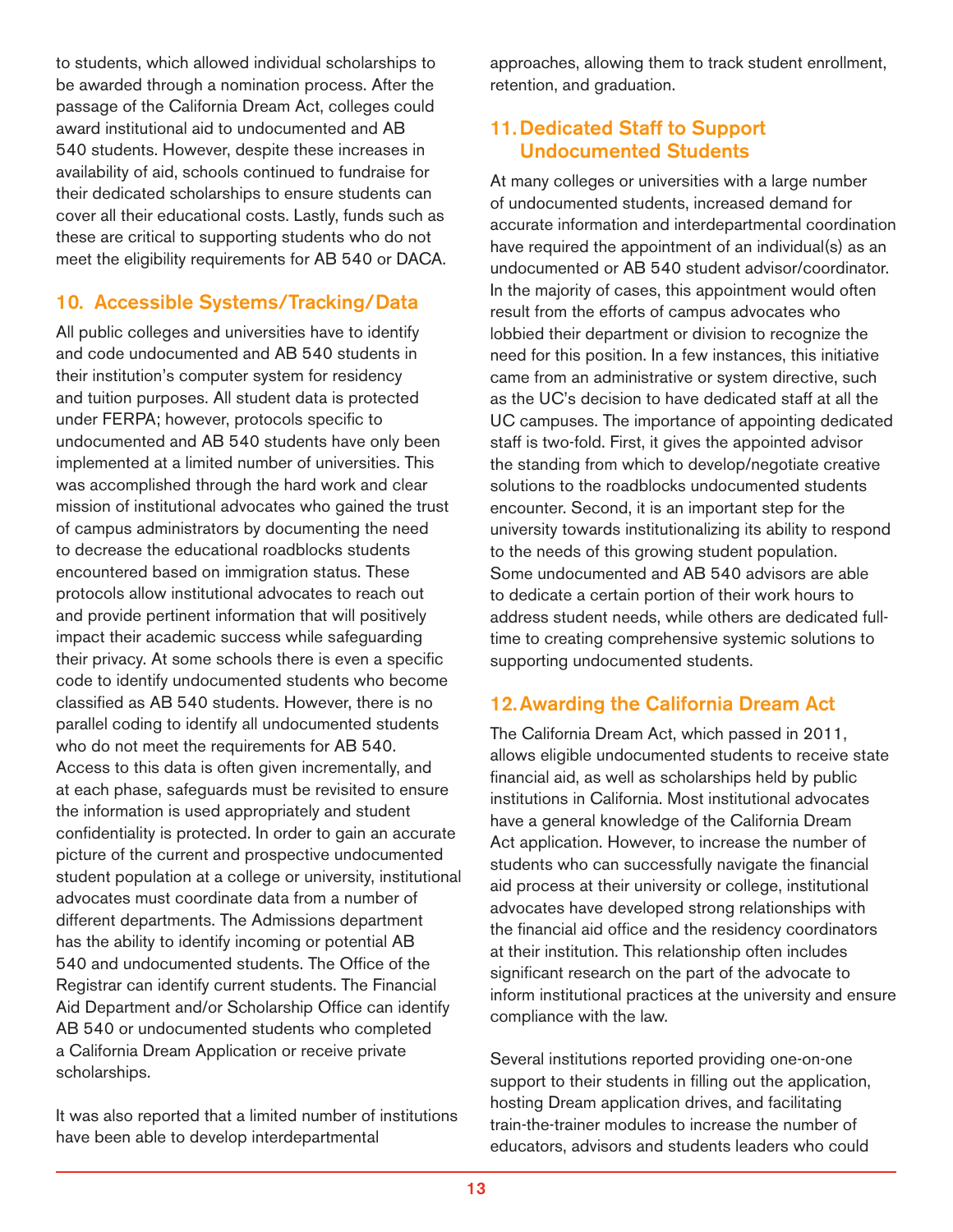help undocumented students successfully apply for state financial aid. The California Dream Act also allowed state-funded scholarships to become available to undocumented and AB 540 students. A number of schools have actively sought to increase the impact and amplify implementation of this law by inviting individual scholarship coordinators on their campus to use the California Dream Act application as an alternative to FAFSA for determining financial need for their scholarships.

#### 13.Internship Opportunities

Institutional advocates continue to push college departments, employers and community-based organizations to provide internship opportunities without any citizenship requirements. This is vitally important for the professional development of undocumented students who are seeking to demonstrate academic rigor and build a reputation in their field. The passage of Deferred Action for Childhood Arrivals has opened up new opportunities for those who are eligible to receive DACA, since DACA can provide them with work authorization. However, many students are left behind because they do not meet the DACA qualifications and therefore cannot pursue the best internship program for their skill set.

A number of colleges or universities created oncampus internship programs specifically for their undocumented students or partnered with another department or program to place their undocumented students. Additionally, some colleges developed internship programs with external partners in the region. These internship programs varied in size from a handful of students up to one hundred per semester. Some schools were able to provide stipends to undocumented students for their service through partnerships with community-based organization. Others were able to provide stipends directly to students through the university.

#### 14. Graduate/Professional School Program **Collaboration**

Multiple institutions have formed collaborative affiliations between their undocumented students and graduate or professional schools. Some examples of the graduate/professional programs include: law schools, medical and nursing schools, social work and counseling programs, and public health programs. These collaborations have increased the

variety of support services available on campus for undocumented students and provided excellent opportunities for graduate/professional students to develop specialized knowledge, strengthen their cultural competency skills and initiate research on topics of interest to undocumented students. These collaborations were often created through the direct connection of an individual graduate student who was already supporting this student population. They have also been initiated through formal memorandums of understandings among campus departments. Formal evaluations and informal feedback from undocumented students and graduate/professional candidates shows that these collaborations have clearly benefitted all parties involved.

#### 15. Collaboration with Supportive Community-Based Organizations

Connections between community organizations and institutional advocates have always been vital to the entry and educational success of undocumented students. Colleges around the state have utilized the outside perspective of community-based organizations in order to identify and implement innovative ways to fundraise and allocate resources to help undocumented youth. These organizations have also increased awareness within distinct communities regarding the possibility of attending college, regardless of citizenship status, and have provided pre-admissions advising, scholarships, and activities aimed at student retention. This support began long before many colleges and universities were able to provide institutional support to this student population. Community organizations have also acted as fiscal agents to facilitate the provision of food, housing, internships, scholarships, etc. to undocumented given that public universities often faced a number of barriers in housing these funds within their institutions.

Collaborations between community-based organizations and colleges include conducting workshops directly with students on recent legislation, providing information about available support services, creating ongoing support groups for students on campus, and dedicating staff to build stronger bridges between academia and the community.

#### 16.Mental/Emotional Support

Once trust and mutual respect are established, institutional advocates are often exposed to the real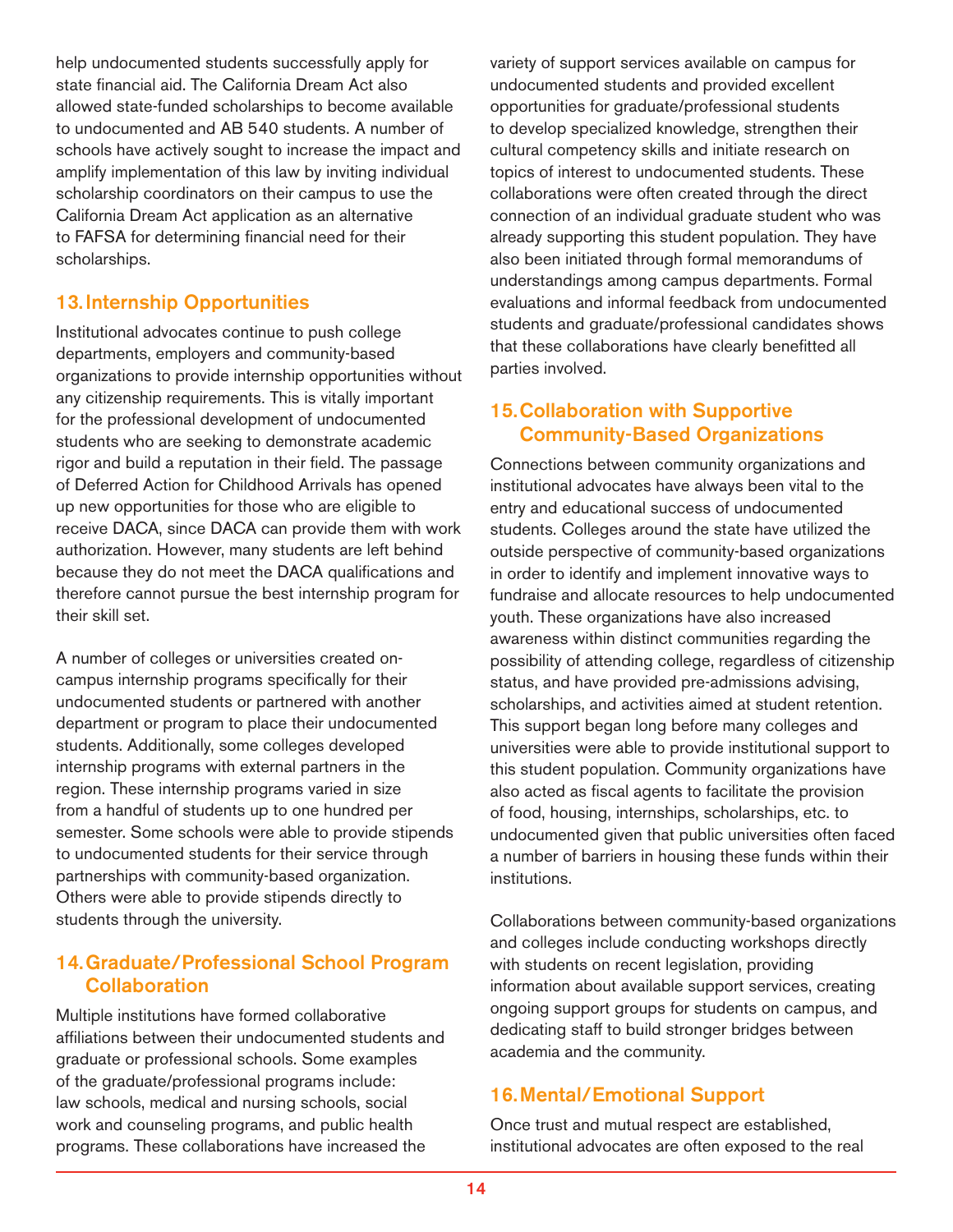emotional, psychological, and mental challenges that many undocumented young people face. Institutional advocates recognize the ongoing need to address these issues, but only a small number of institutions have responded accordingly. Providing mental/ emotional support for undocumented students at colleges and universities has taken many forms. Some colleges and universities have hosted an in-service training for their mental health providers focused on culturally competent counseling practices that address the challenges undocumented and AB 540 students face. A number of schools created support groups facilitated by a mental health provider or peer-to-peer counseling sessions to help address these concerns. Student challenges include: negotiating the complexity of their personal identity with their immigration status, having to leave their country of origin, being forced to assimilate to a new culture, confronting the realities of poverty, being the first in their families to enter higher education in the United States, and the fear around deportations/separations of family members and other loved ones. At one university in California, there is a full-time dedicated licensed counselor to support undocumented students.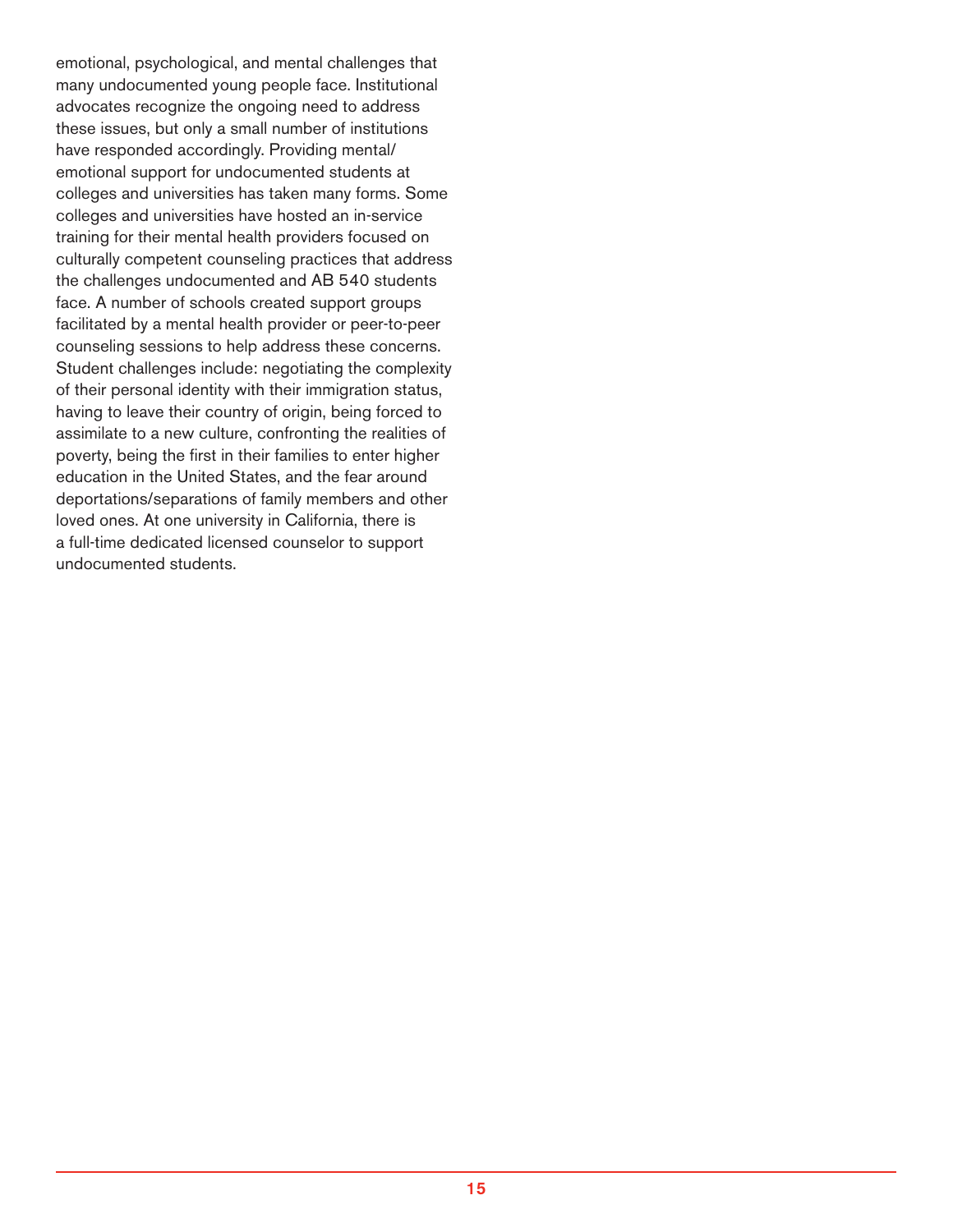### COMPREHENSIVE

A practice which has been integrated into the structure and fabric of the institution itself, which requires institutional buy-in.

#### 17. Undocumented Student Orientation

A few universities have coordinated special orientations- usually in collaboration with their undocumented student group - to address issues specific to this student population. These orientations last anywhere from a few hours to a few days and are offered either within the institution's larger orientation program or independently at a later date. These events facilitate a smoother entry into college life and promote academic success by deconstructing potential enrollment roadblocks, building community among students, and connecting them with faculty and staff allies on campus. More comprehensive orientations also address financial aid and scholarship planning, help locate off-campus housing, and provide trainings on identity, including creative self-expression.

#### 18.Undocumented Student Program

Having an undocumented student program centralizes support services for current and prospective students where they can get invaluable information to address their needs in accessing, paying for, and succeeding at their college or university. The creation of these programs is always the culmination of *a great deal* of advocacy and hard work. At the colleges who have a program, the primary function is to support undocumented students through staffing, resources, academic advising, career counseling, a central hub for organizing, peer counseling, and training for faculty and staff. These programs also offer a central point for collaborations between students and external partners. The Undocumented Student Programs also serve faculty, staff, and administrators when they have questions or issues with regard to successfully implementing federal and state laws, as well as institutional policies and practices. Although it is handled differently at each college or university, most undocumented student program staff members oversee the allocation of resources and support for undocumented and AB on campus. The program is also responsible for developing policies regarding comprehensive data collection to analyze student data and academic success.

#### 19.Resource Center

A small number of colleges and universities have been able to open on-campus undocumented student resource centers. To accomplish this goal, each school had to navigate issues such as recognizing the need for a safe space on campus, finding available space on campus, securing sustainable funding sources, and confronting the presence or lack of institutional support. All resource centers were initiated through student ingenuity and students' ability to demonstrate the need for a place on campus where students could access services without fear of judgment and feel understood. Examples of these resource centers include a) those created through administrative funding/support and coordinated by full-time university staff or faculty and b) those created through the support of the associated student government and run by students. The creation of these centers has been inspirational for other campuses and a number of universities are trying to replicate these models. The Dreamers Resource Center Coalition, comprised of seven universities in southern California, aims to open up resource centers at various universities in the region. AB 1366, currently in front of the CA legislature, is proposed legislation that would ask all public colleges, universities and high schools in California have a Dream Center or Dream Center Liaison.

#### 20.Regional Networks of Institutions

Institutional leaders have consistently reported great benefits from sharing best practices and problemsolving collectively amongst others working on the same issues at different colleges and universities. These conversations and subsequent meetings were usually initiated through a system affiliation, proximity in geography, shared student populations, and/or in reaction to a hostile political climate. This collaborative work is imperative for building sustainable institutional and systemic solutions to the barriers undocumented face when entering California colleges and universities. One of these networks was developed through the CSU Educational Opportunity Programs in Southern California, where counselors meet on an annual basis as well as participate with their union's mobilizing committee. Another network was built through a call to action from the UC Office of the President at the request of UC Berkeley. A third network was spearheaded by Educators for Fair Consideration, which provided Bay Area educators a space to share resources, identify institutional responses to similar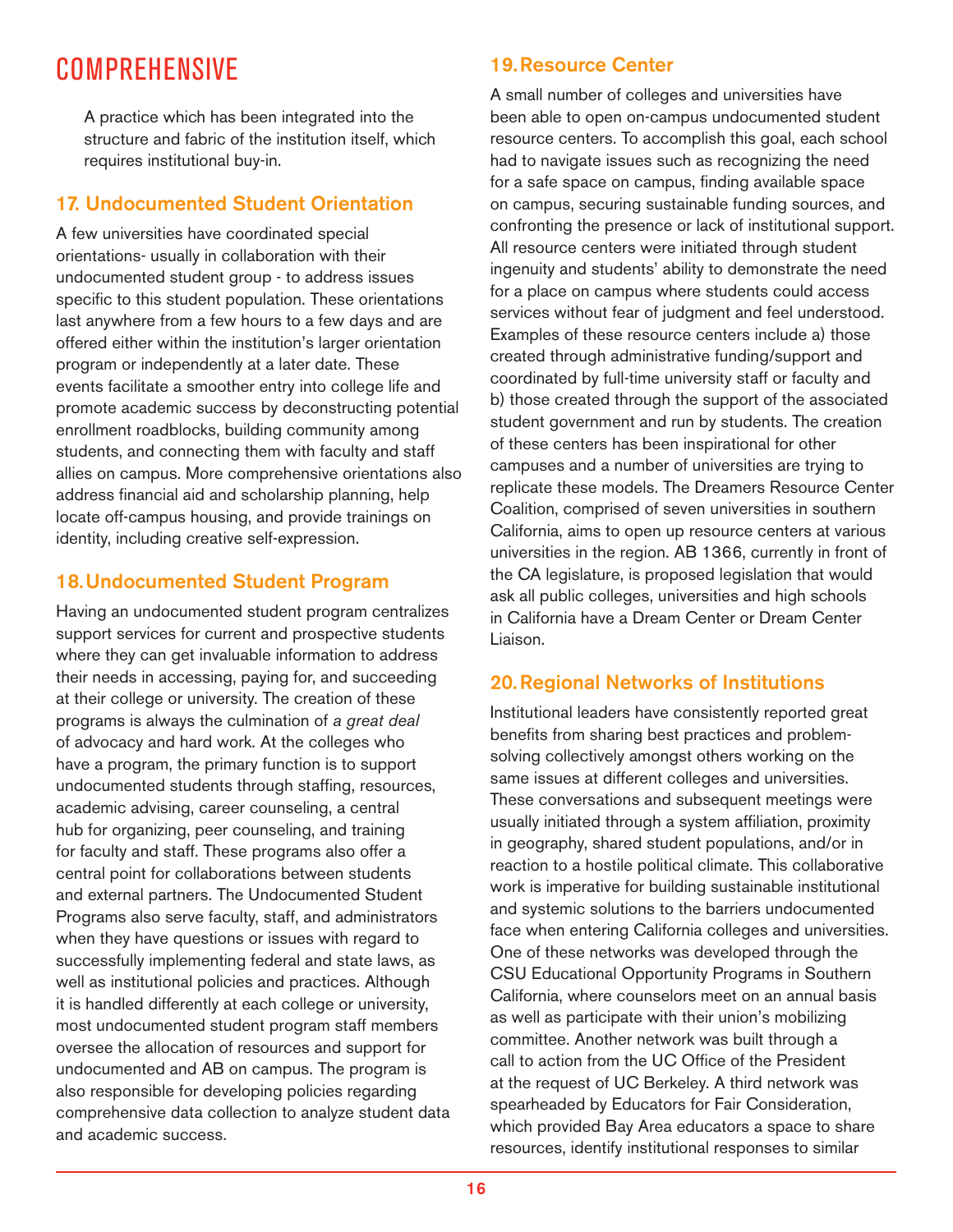challenges and build collective solutions. And lastly, the <DREAM.US>has created a coalition of colleges and universities in the Bay Area.

#### 21.Targeted/Open Funding:

Colleges and universities that were able to provide the most comprehensive support services for undocumented students have cited that their success was as a result of available resources and funding specifically this student population. Some institutions were able to partner with community organizations to fund basic needs or emergency needs of undocumented students at that school. Other institutions were able to find or connect with "Angels" who gave large financial contributions specifically to support undocumented students. A few institutions were able to create  $501(c)(3)$  non-profit organizations that were committed to awareness raising and fundraising on behalf of their undocumented and AB 540 students. Another example is an institution which, through an effective advocacy campaign, convinced the rest of the university to incorporate support for undocumented and AB 540 students into their overall fundraising efforts as a university.

#### 22.Innovative Problem-Solving

One of the hallmarks of a successful undocumented student advocate or support program is using innovative, solution-based problem-solving techniques to address the academic or legal hurdles students face when pursuing higher education. Advocates constantly work to identify innovative ways to meet student needs, most often on a limited budget, while maintaining compliance with federal, state, or institutional policy or laws. Some examples of this flexible and innovative problem-solving include developing textbook lending library, hosting a Dream graduation ceremony, or creating articulation agreements between educational partners. These all came out of a willingness to be responsive and flexible to the needs of students as they arose, even within an environment that has substantial support services.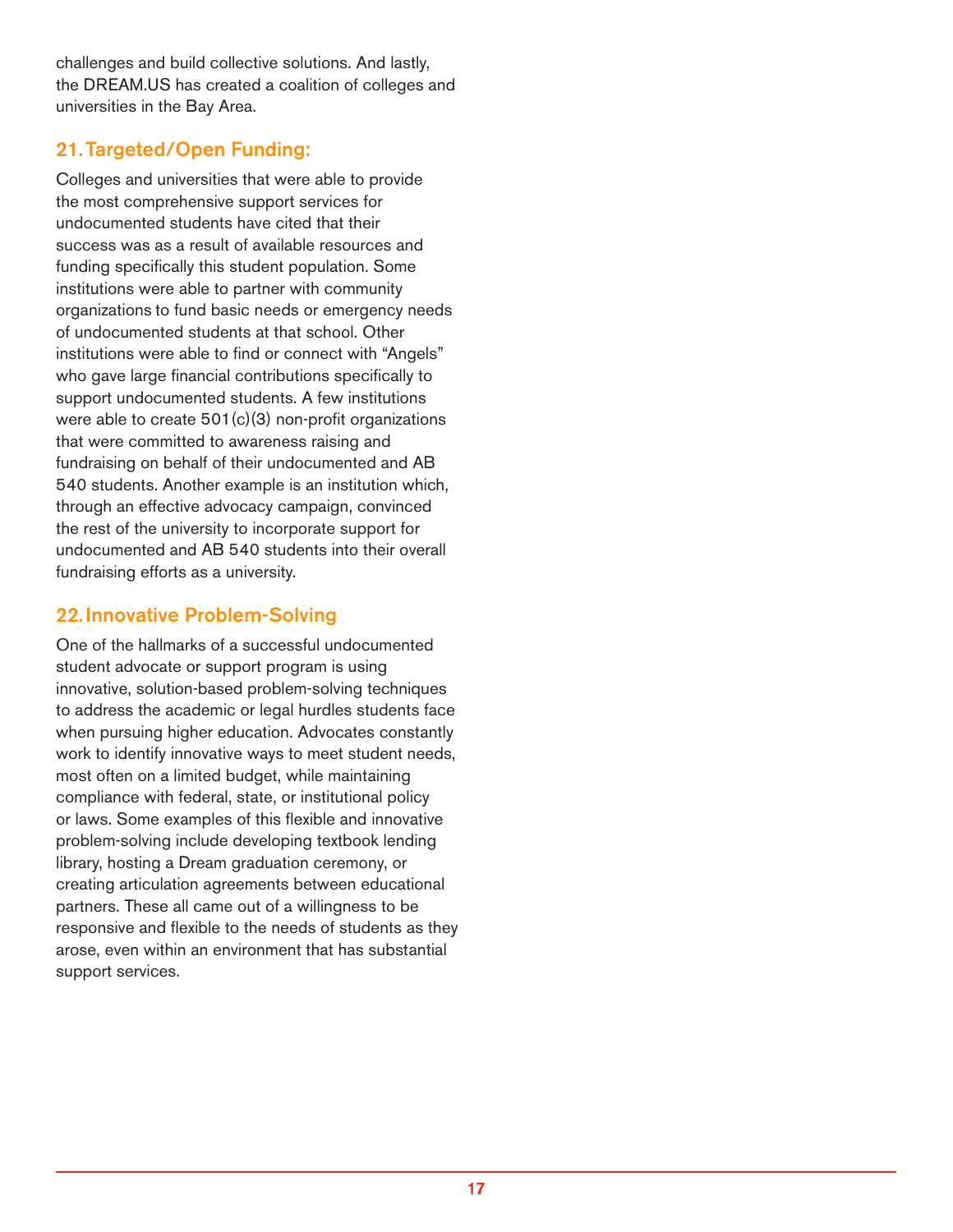#### ENDNOTES

[i] Passel, J. S. & Cohn, D. (2011). Unauthorized immigrant population: National and state trends, 2010. Washington, DC: Pew Hispanic Center. Retrieved from <http://www.pewhispanic.org/files/reports/133.pdf>.

[ii] Passel, J. S. & Cohn, D. (2011). Unauthorized immigrant population: National and state trends, 2010. Washington, DC: Pew Hispanic Center. Retrieved from [http://www.pewhispanic.org/files/reports/133.](http://www.pewhispanic.org/files/reports/133.pdf) [pdf](http://www.pewhispanic.org/files/reports/133.pdf); Suro, R., Suarez-Orozco, M. M., & Canizales, S. L. (2015). Removing insecurity: How American children will benefit from President Obama's executive action on immigration. Los Angeles: Tomas Rivera Policy Institute, University of Southern California and Institute for Immigration, Globalization, & Education, UCLA.

[iii] Gonzalez, R. G. (2011). Learning to be illegal: Undocumented youth and shifting legal contexts in the transition to adulthood. *American Sociological Review*, *76*(4), 602-619.

[iv] Nicholls, W. J. (2013). *The DREAMers: How the undocumented youth movement transformed the immigrant rights debate*. Stanford, CA: Stanford University Press.

[v] Migration Policy Institute (2015)[: http://www.](http://www.migrationpolicy.org/programs/data-hub/charts/unauthorized-immigrant-populations-country-and-region-top-state-and-county) [migrationpolicy.org/programs/data-hub/charts/](http://www.migrationpolicy.org/programs/data-hub/charts/unauthorized-immigrant-populations-country-and-region-top-state-and-county) [unauthorized-immigrant-populations-country-and-region](http://www.migrationpolicy.org/programs/data-hub/charts/unauthorized-immigrant-populations-country-and-region-top-state-and-county)[top-state-and-county](http://www.migrationpolicy.org/programs/data-hub/charts/unauthorized-immigrant-populations-country-and-region-top-state-and-county).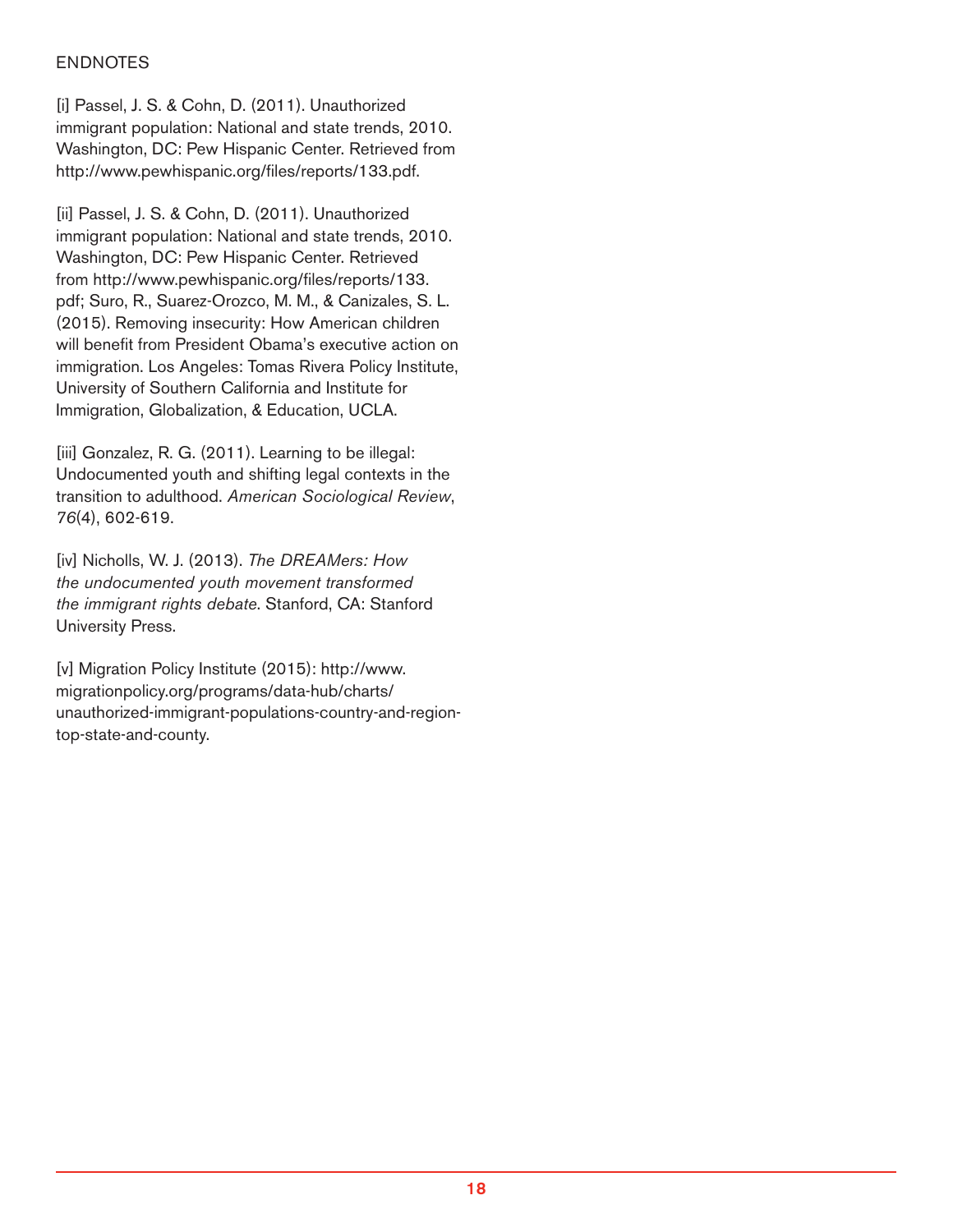# UNDOCUCOLLEGE EQUITY TOOL

- CONTEXTUAL RESEARCH
- GUIDELINES
- METRICS
- EQUITY TOOL
- RECOMMENDATIONS
- CONCLUSION
- ABOUT THE AUTHORS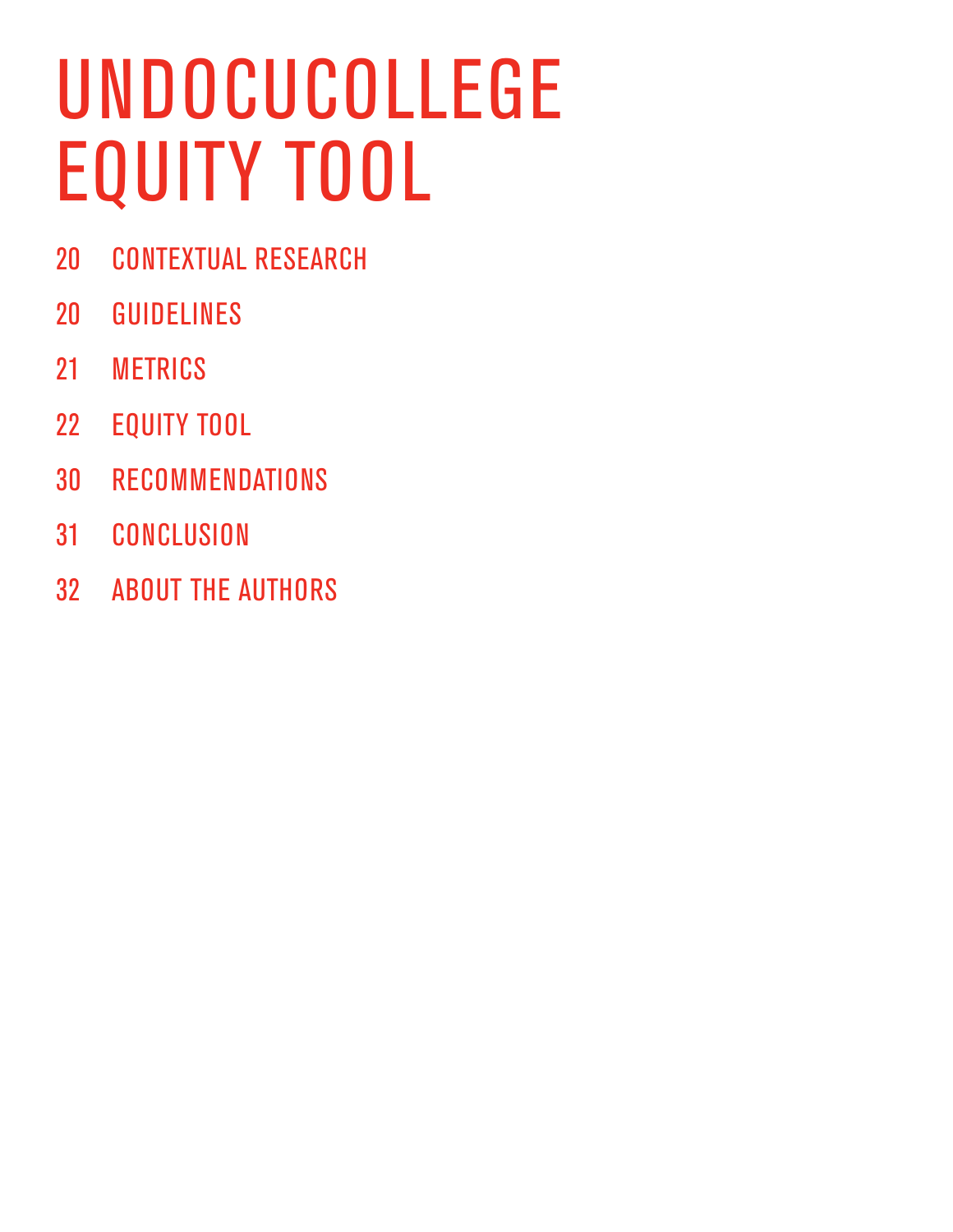# UNDOCUMENTED STUDENT SUPPORT CAMPUS EQUITY TOOL

The purpose of this tool is to provide campus professionals and students with a comprehensive metric to assess, analyze, and report the level of support currently present at their institution for undocumented students. This tool is designed to build a bridge between the effective practices outlined in the above section and your own institution.

### CONTEXTUAL RESEARCH:

*In order to ensure the effectiveness of your results, we encourage you to identify the following areas prior to beginning to use the Equity Tool:* 

- A. The number of undocumented students enrolled at your college or university
- B. The ratio of undocumented students enrolled on campus compared to the population of undocumented immigrants in your region. For regional data, we recommend the Migration Policy Institute's latest study[v]
- C. The staff, faculty, and administrators who are primarily responsible for supporting undocumented students
- D. Student leaders and student organization(s) specifically advocating for undocumented students
- E. The local and regional political climate of the community, county or region within which the college resides

### GUIDELINES FOR COMPLETION:

*Although we recognize that each institution will develop their own unique process for completion of the Equity Tool, we have outline a list of guidelines to serve as a reference point:* 

- » Planning Committee: Ideally, convene a committee with equitable representation across students, professional staff, faculty, and administrator(s). If a committee is not possible, this process can still be completed by an individual or small group
- » First meeting: Host an introductory session to get members acquainted, identify major stakeholders for each practice, develop timeline and break up responsibility for completion of the tool.
- » Completion Meeting: Bring together all information needed to respond to each practice and complete the first draft of the equity tool.
- » Feedback on Completed Draft: Present completed draft for feedback to a campus focus group(s) populated by stakeholders outside of the committee members. These focus groups can be targeted or population specific
- » Final Meeting: Incorporate revisions from focus groups and complete draft which can lead into a campus wide action plan (see recommendations section)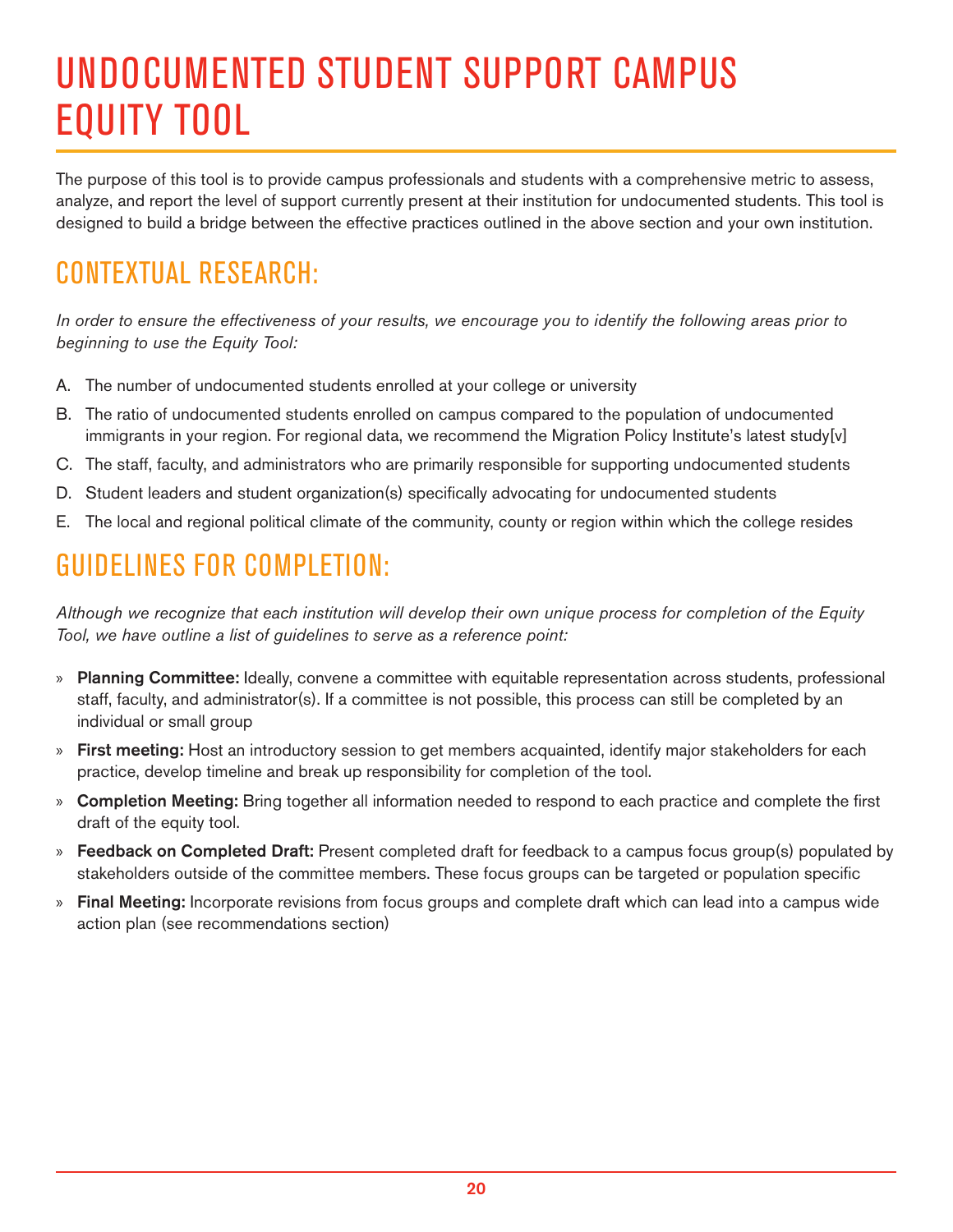## THE METRICS:

- » Existence & Sustainability Scale: This is the principal form of measurement being used for each institutional practice in the UndocuCollege Guide Equity Tool below. We look forward to campuses capturing not only the existence of each practice, but also, the current level of sustainability for each. Below you will find a breakdown of the scale:
	- » Not Present
	- » Considered, No Action:
		- » Individuals, group, and/or institution have considered this practice but have not taken action to operationalize.
	- » In Development, Pilot Phase:
		- » This practice is currently being built or executed for the first time.
	- » Institutionalized:
		- » This practice is officially recognized and operationalized by the institution.
	- » Not Sustainable:
		- » This practice has to be revisited on an annual basis in order to assess its continuation.
	- » Sustainable:
		- » This practice has a multi-year institutional commitment.
- » Supplemental Questions: Following the scale, you will find a list of short supplemental questions intended to deepen understanding of some of the following factors:
	- » Scope: how many people are included, engaged, or impacted by the practice?
	- » Impact: how and to what degree are people benefiting from the practice?
	- » **Quality:** is the practice at its ideal or best form?

We look forward to individuals and/or work groups having deep guided discussions to provide the best responses to the "existence & sustainability" scale and the supplemental questions. Upon completion, please review our list of recommendations for possibilities to operationalize the results from this equity tool.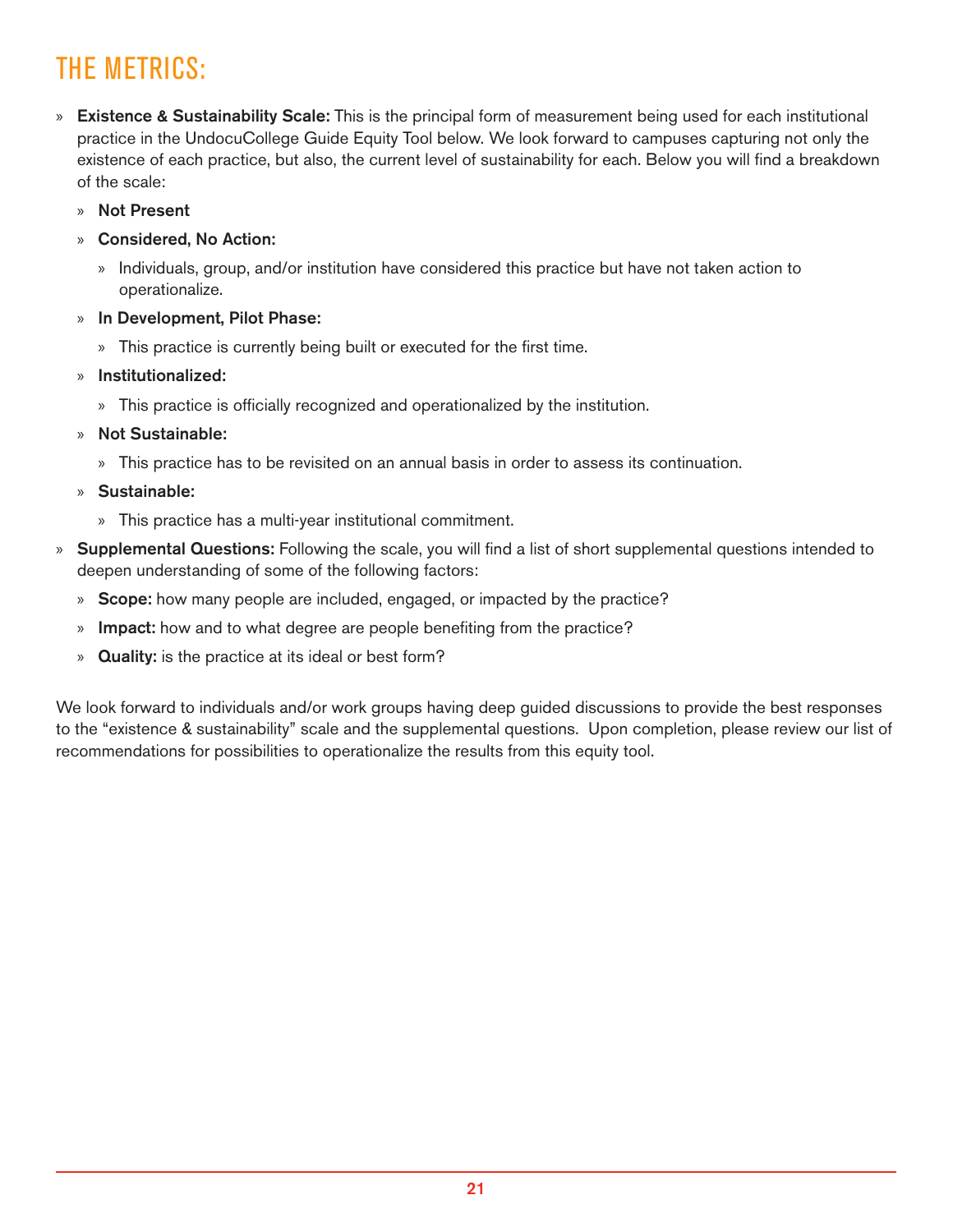## EQUITY TOOL

### FOUNDATIONAL: THESE ARE EFFECTIVE PRACTICES THAT A DEDICATED INDIVIDUAL INSTITUTIONAL LEADER CAN ACCOMPLISH INDEPENDENTLY.

Informational Materials: Print and online materials, informed by student and family needs, are readily available and consistently updated

| <b>Not Present</b> | <b>Considered.</b><br><b>No Action</b> | In Development /<br><b>Pilot Phase</b> | Institutionalized,<br>Uncertain<br><b>Sustainability</b> | Institutionalized,<br><b>Sustainable</b> |
|--------------------|----------------------------------------|----------------------------------------|----------------------------------------------------------|------------------------------------------|
|--------------------|----------------------------------------|----------------------------------------|----------------------------------------------------------|------------------------------------------|

» Guiding question: Are materials made accessible to current students, prospective students and/or community organizations?

Visual Images: Individuals and campus offices have visual displays (e.g., stickers, posters) indicating they are supportive spaces for undocumented students

| <b>Not Present</b> | Considered,<br><b>No Action</b> | In Development /<br><b>Pilot Phase</b> | Institutionalized,<br>Uncertain<br><b>Sustainability</b> | Institutionalized,<br><b>Sustainable</b> |
|--------------------|---------------------------------|----------------------------------------|----------------------------------------------------------|------------------------------------------|
|--------------------|---------------------------------|----------------------------------------|----------------------------------------------------------|------------------------------------------|

» Guiding questions: Is the visual school specific? How many allies have posted these types of materials?

#### Undocumented Student Clubs: Undocumented students and student allies participate in groups to establish community connections and organize advocacy efforts.

| <b>Not Present</b> | Considered,<br><b>No Action</b> | In Development /<br><b>Pilot Phase</b> | Institutionalized.<br>Uncertain<br><b>Sustainability</b> | Institutionalized,<br><b>Sustainable</b> |
|--------------------|---------------------------------|----------------------------------------|----------------------------------------------------------|------------------------------------------|
|--------------------|---------------------------------|----------------------------------------|----------------------------------------------------------|------------------------------------------|

» Guiding question: What is the level of involvement and influence of the student group(s) regarding institutional decisions affecting undocumented students on campus?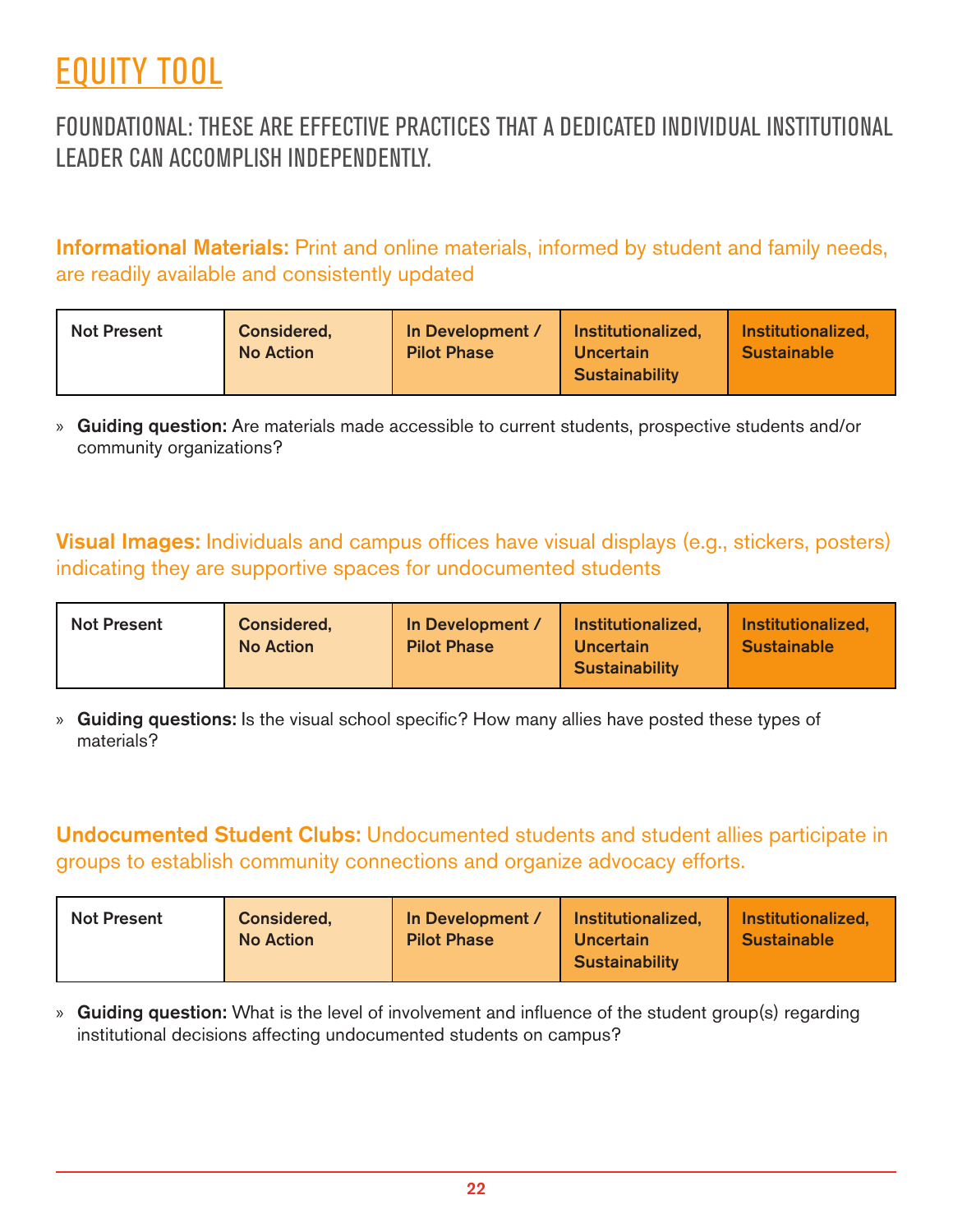Website: Online portal for current and prospective students provides guidance on issues including the California Dream Act and available financial aid, DACA, immigration policy reform activity, and undocumented students' rights.

| <b>Not Present</b><br><b>Considered.</b><br><b>No Action</b> | In Development /<br><b>Pilot Phase</b> | Institutionalized,<br><b>Uncertain</b><br><b>Sustainability</b> | Institutionalized,<br><b>Sustainable</b> |
|--------------------------------------------------------------|----------------------------------------|-----------------------------------------------------------------|------------------------------------------|
|--------------------------------------------------------------|----------------------------------------|-----------------------------------------------------------------|------------------------------------------|

» Guiding questions: Is it a university or third-party website? Is it updated regularly? Does it serve as the central knowledge based for undocumented student issues on campus?

Recognition of Non-Latino Communities: Services are inclusive of undocumented students across racial/ethnic backgrounds. in addition to racial, ethnic and national identities, we encourage you to be aware of and provide support for all other intersectional identities

| <b>Not Present</b> | <b>Considered.</b><br><b>No Action</b> | In Development /<br><b>Pilot Phase</b> | Institutionalized,<br><b>Uncertain</b><br><b>Sustainability</b> | Institutionalized,<br><b>Sustainable</b> |
|--------------------|----------------------------------------|----------------------------------------|-----------------------------------------------------------------|------------------------------------------|
|                    |                                        |                                        |                                                                 |                                          |

» Guiding questions: Are your materials, images and staffing representative of the undocumented youth population of the state of CA? What student population is often used to represent undocumented students in general on campus?

Supportive Faculty and Staff: Faculty and staff allies understand how to advise, mentor, and empower students, as well as leverage institutional resources, to successfully navigate the transition to and challenges through college.

| <b>Not Present</b> | <b>Considered.</b><br><b>No Action</b> | In Development /<br><b>Pilot Phase</b> | Institutionalized,<br><b>Uncertain</b><br><b>Sustainability</b> | Institutionalized,<br><b>Sustainable</b> |
|--------------------|----------------------------------------|----------------------------------------|-----------------------------------------------------------------|------------------------------------------|
|--------------------|----------------------------------------|----------------------------------------|-----------------------------------------------------------------|------------------------------------------|

» Guiding Questions: Which faculty and staff have worked and/or are working with undocumented students? How many supportive staff and faculty do you have on your campus? How are these staff members being identified to students and the institution? What sources of knowledge have staff utilized to learn about undocumented student experiences, needs, and resources?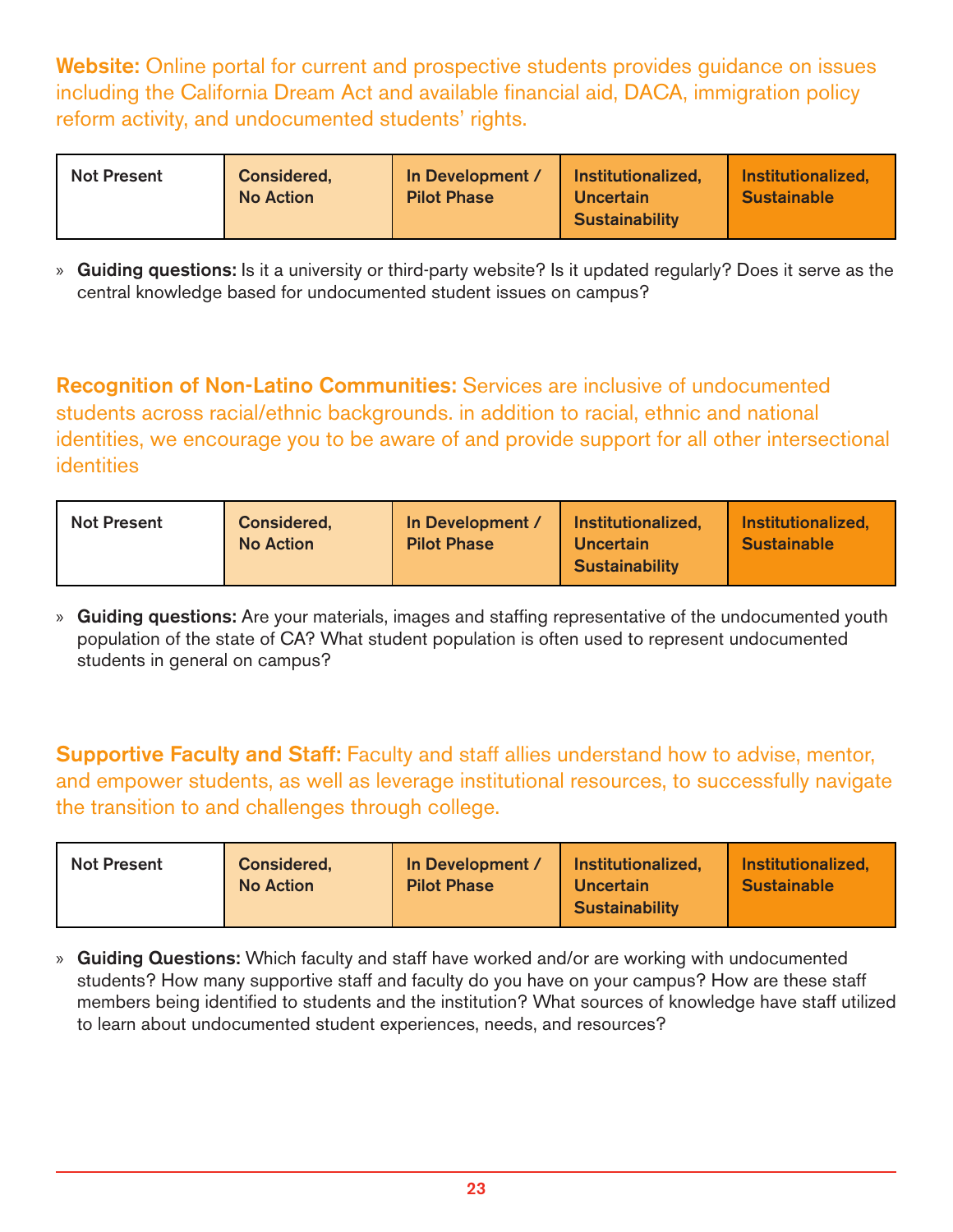### EMERGING: THESE ARE EFFECTIVE PRACTICES THAT REQUIRE COOPERATION, COORDINATION AND COLLABORATION WITH OTHER INSTITUTIONAL LEADERS

Undocumented Student Task Force: Faculty, staff, students, and other campus and community leaders participate as part of a task force to identify challenges and propose solutions to increase access and improve equitable opportunities for student success.

» Guiding Questions: How much influence does the task force have on campus wide decisions, policies, and resource allocation?

UndocuAlly Training: On-campus trainings that cover federal and state laws, on & off campus resources available, and engage holistic student experiences.

| <b>Not Present</b> | <b>Considered,</b><br><b>No Action</b> | In Development /<br><b>Pilot Phase</b> | Institutionalized,<br>Uncertain<br><b>Sustainability</b> | Institutionalized,<br><b>Sustainable</b> |
|--------------------|----------------------------------------|----------------------------------------|----------------------------------------------------------|------------------------------------------|
|--------------------|----------------------------------------|----------------------------------------|----------------------------------------------------------|------------------------------------------|

» Guiding Questions: How many allies are trained each year? Are trainings going beyond information gathering, to specific ways that allies can improve the climate on their campus for undocumented students?

Dedicated Scholarship to Support Undocumented Students: Institution awards significant scholarships to a broad number of students based on financial need and academic excellence.

| <b>Not Present</b><br><b>Considered,</b><br><b>No Action</b> | In Development /<br><b>Pilot Phase</b> | <b>Institutionalized,</b><br><b>Uncertain</b><br><b>Sustainability</b> | Institutionalized,<br><b>Sustainable</b> |
|--------------------------------------------------------------|----------------------------------------|------------------------------------------------------------------------|------------------------------------------|
|--------------------------------------------------------------|----------------------------------------|------------------------------------------------------------------------|------------------------------------------|

» Guiding Questions: How many of the total undocumented students on your campus are being awarded scholarships and what is the average scholarship amount? Are these scholarships available to Non-AB 540 and Non-DACA students?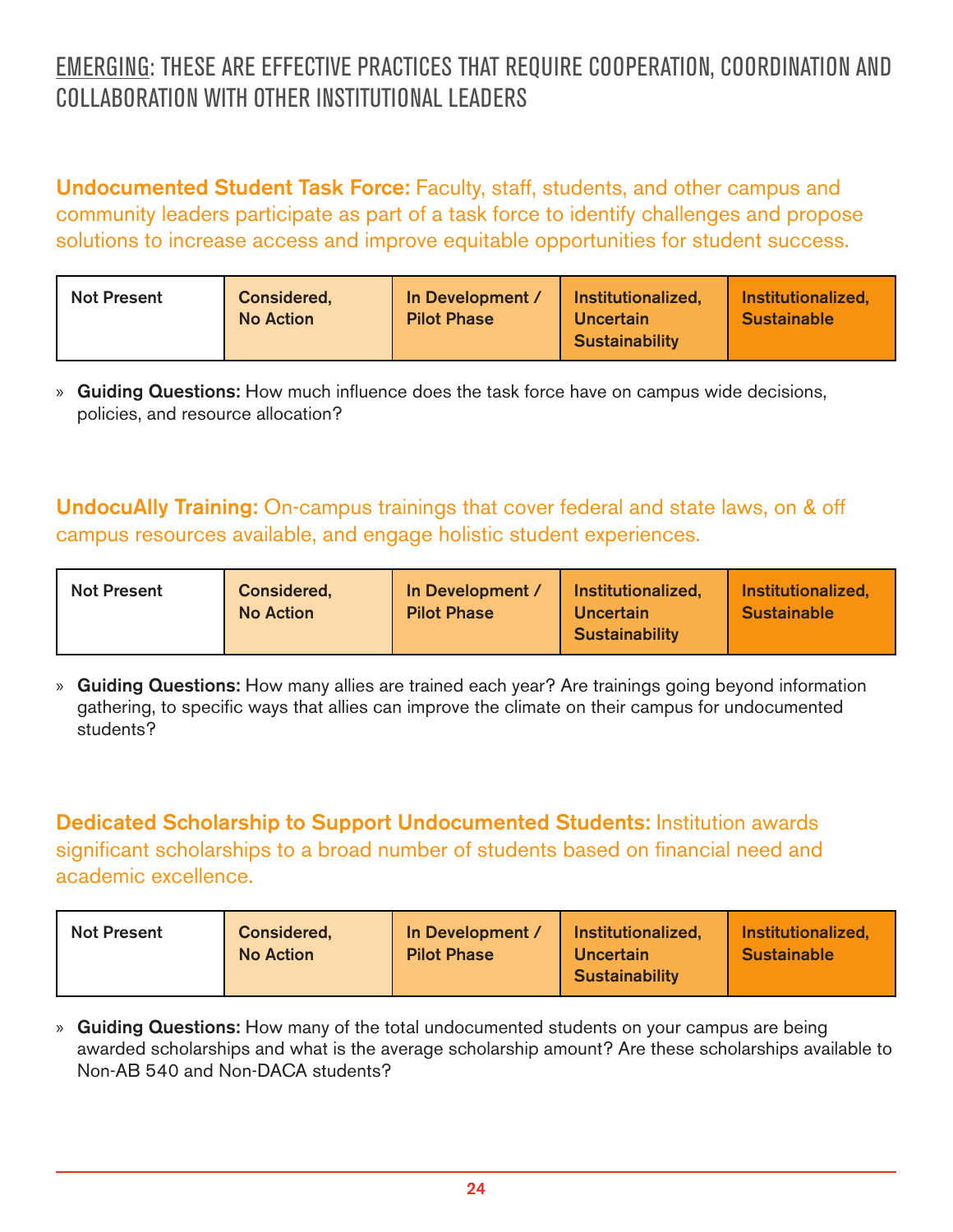Institutional Data: Integrated institutional effort tracks enrollment, academic, personal, and financial aid data of undocumented students in systemic ways that also protect individual students' privacy.

| <b>Not Present</b> | <b>Considered.</b><br><b>No Action</b> | In Development /<br><b>Pilot Phase</b> | Institutionalized,<br><b>Uncertain</b><br><b>Sustainability</b> | Institutionalized,<br><b>Sustainable</b> |
|--------------------|----------------------------------------|----------------------------------------|-----------------------------------------------------------------|------------------------------------------|
|                    |                                        |                                        |                                                                 |                                          |

» Guiding Questions: Are you able to report the total amount of undocumented students on your campus? Does this number capture Non-AB 540 students? Can you report undocumented student usage of campus services, utilization of resources, and performance?

Dedicated Staff to Support Undocumented Students: staff, faculty, and/or administrators who have responsibilities for this student population as part of their job description.

| <b>Not Present</b> | Considered,<br><b>No Action</b> | In Development /<br><b>Pilot Phase</b> | Institutionalized,<br><b>Uncertain</b><br><b>Sustainability</b> | Institutionalized,<br><b>Sustainable</b> |
|--------------------|---------------------------------|----------------------------------------|-----------------------------------------------------------------|------------------------------------------|
|--------------------|---------------------------------|----------------------------------------|-----------------------------------------------------------------|------------------------------------------|

» Guiding Questions: What percentage of total staff time is dedicated to direct undocumented student support? Are these responsibilities aligned with total work day/week time, or is the time in addition to? Is the staff support growing proportionately with student demand?

Awarding the California Dream Act: Coordinated efforts across admissions, financial aid, IT services, etc. ensure familiarity with California Dream Act criteria. Proactive efforts are mobilized to ensure all qualified students are awarded.

| <b>Not Present</b> | <b>Considered,</b><br><b>No Action</b> | In Development /<br><b>Pilot Phase</b> | Institutionalized,<br>Uncertain<br><b>Sustainability</b> | Institutionalized,<br><b>Sustainable</b> |
|--------------------|----------------------------------------|----------------------------------------|----------------------------------------------------------|------------------------------------------|
|--------------------|----------------------------------------|----------------------------------------|----------------------------------------------------------|------------------------------------------|

» Guiding Questions: How does the institution educate your staff and students about the California Dream Act? Is this knowledge held institutionally or is it being provided by a specific staff member? What are your CA Dream Act application, award, and disbursement rates?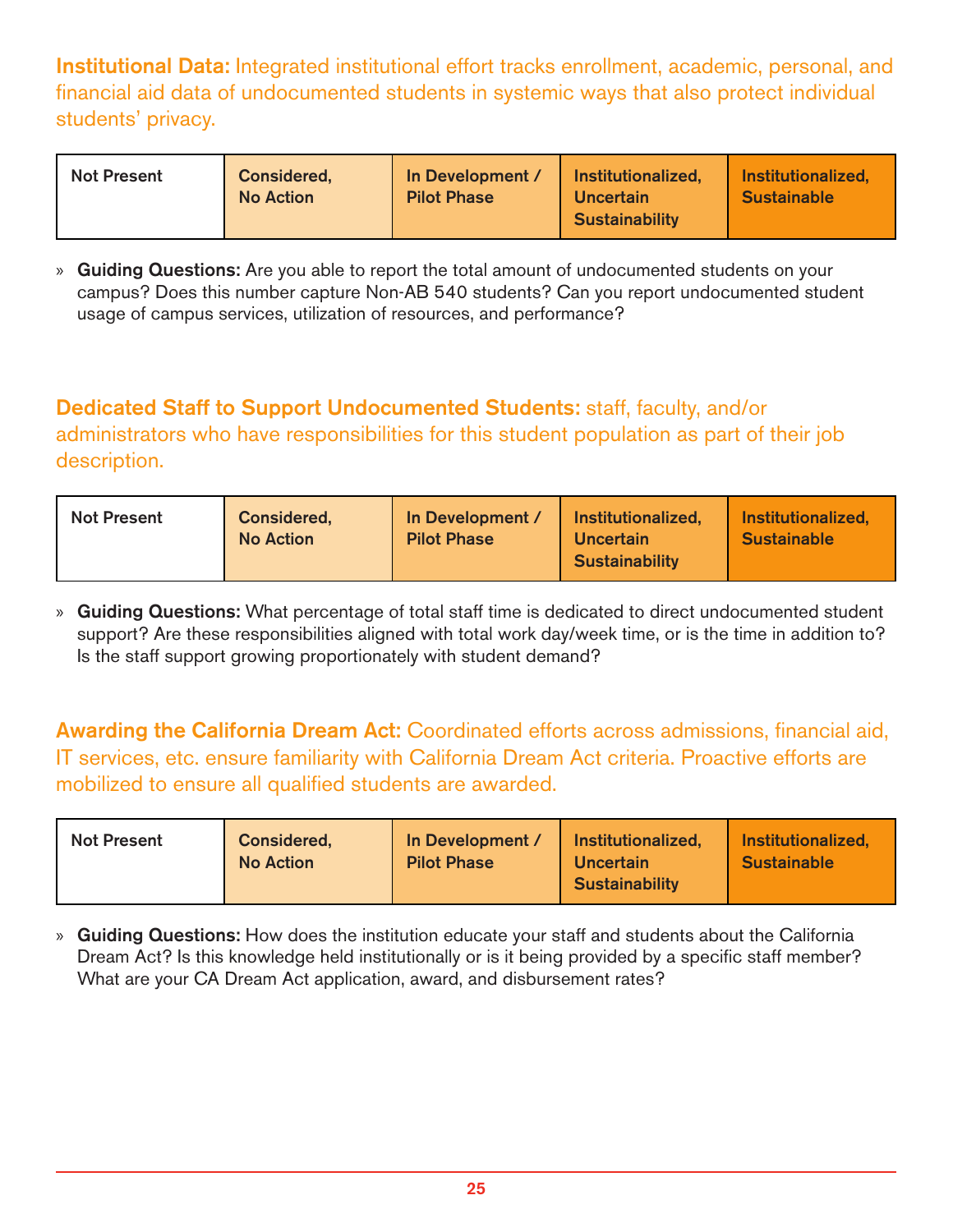Internship Opportunities: Career Services or other campus units facilitate undocumented students' pursuit of internships that benefit their professional development. Internships may be offered on-campus or with local organizations and businesses.

| <b>Not Present</b> | <b>Considered,</b><br><b>No Action</b> | In Development /<br><b>Pilot Phase</b> | Institutionalized,<br><b>Uncertain</b><br><b>Sustainability</b> | Institutionalized,<br><b>Sustainable</b> |
|--------------------|----------------------------------------|----------------------------------------|-----------------------------------------------------------------|------------------------------------------|
|                    |                                        |                                        |                                                                 |                                          |

» Guiding Questions: How many undocumented students receive internships on an annual basis? Have you made sure that all eligible campus internships are available to undocumented students?

Graduate/Professional School Program Collaboration: Graduate student-serving staff and faculty are well informed and have relevant informational materials readily available for undocumented students interested in graduate and professional school.

| <b>Not Present</b> | <b>Considered.</b><br><b>No Action</b> | In Development /<br><b>Pilot Phase</b> | Institutionalized,<br><b>Uncertain</b><br><b>Sustainability</b> | Institutionalized,<br><b>Sustainable</b> |
|--------------------|----------------------------------------|----------------------------------------|-----------------------------------------------------------------|------------------------------------------|
|--------------------|----------------------------------------|----------------------------------------|-----------------------------------------------------------------|------------------------------------------|

» Guiding Questions: Do you know how many undocumented students are in your graduate and professional programs? Do your undocumented students have equitable resources to succeed in these graduate and professional programs?

Connecting to Supportive Community Organizations: Strong partnerships with offcampus organizations - including nonprofit and legal aid centers, advocacy groups, and faith-based institutions -enable students to access needed resources and support from the broader local/regional community.

| <b>Not Present</b> | Considered,<br><b>No Action</b> | In Development /<br><b>Pilot Phase</b> | Institutionalized,<br>Uncertain<br><b>Sustainability</b> | Institutionalized,<br><b>Sustainable</b> |
|--------------------|---------------------------------|----------------------------------------|----------------------------------------------------------|------------------------------------------|
|--------------------|---------------------------------|----------------------------------------|----------------------------------------------------------|------------------------------------------|

» Guiding Questions: How many community-based partnerships does your university currently have? How many of the total undocumented student population are benefiting from these partnerships?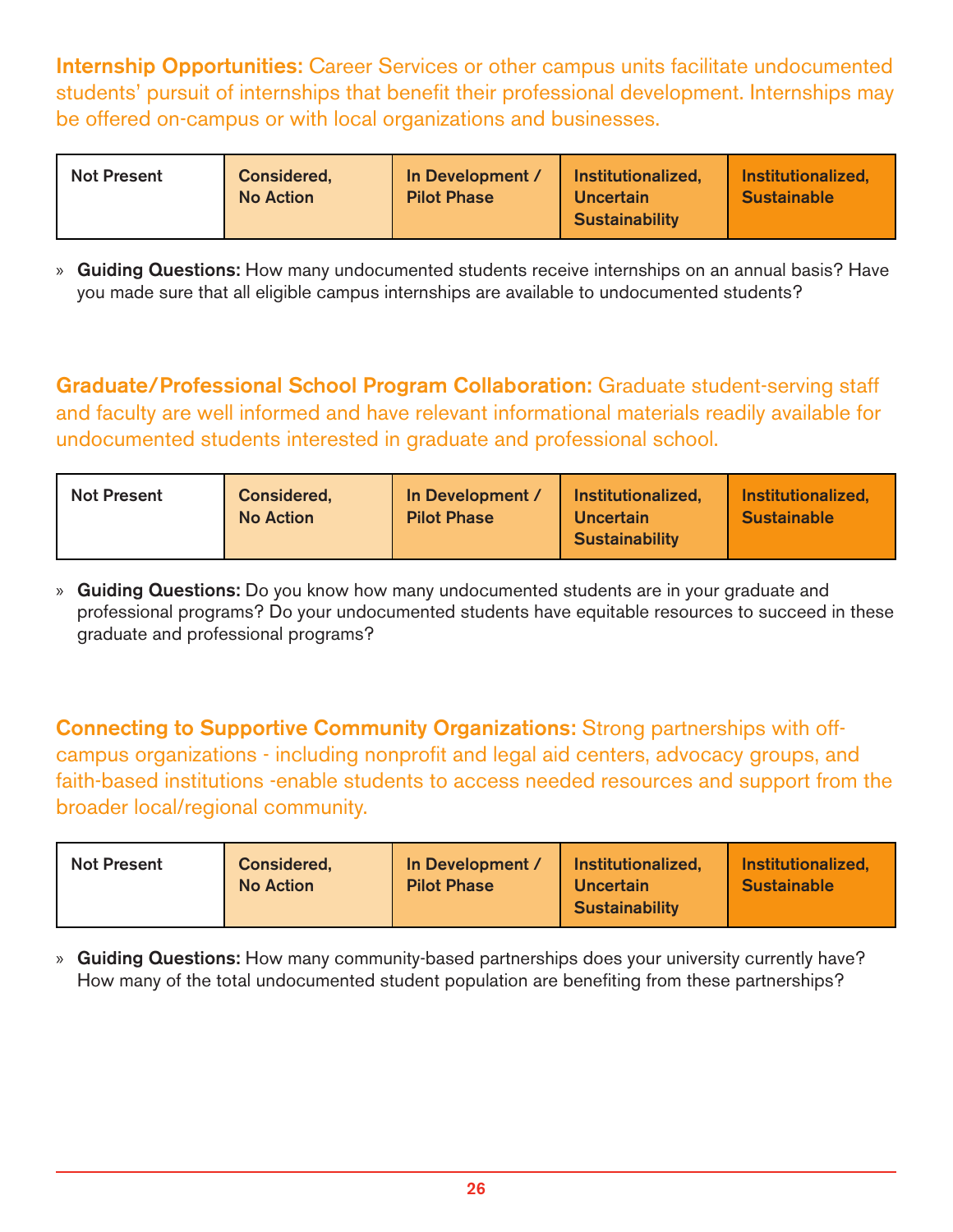Mental/Emotional Support: On-campus counseling/psychological services professionals are trained in culturally competent practices to address the holistic wellness needs of undocumented young people. In addition to psychological services, the university invites a wide spectrum of healing practices.

| <b>Not Present</b> | <b>Considered,</b><br><b>No Action</b> | In Development /<br><b>Pilot Phase</b> | Institutionalized,<br>Uncertain<br><b>Sustainability</b> | Institutionalized,<br><b>Sustainable</b> |
|--------------------|----------------------------------------|----------------------------------------|----------------------------------------------------------|------------------------------------------|
|--------------------|----------------------------------------|----------------------------------------|----------------------------------------------------------|------------------------------------------|

» Guiding questions: How many of your current counselor and mental health providers have been trained to support undocumented students? What support and resource are you providing beyond the allocated number of counseling sessions?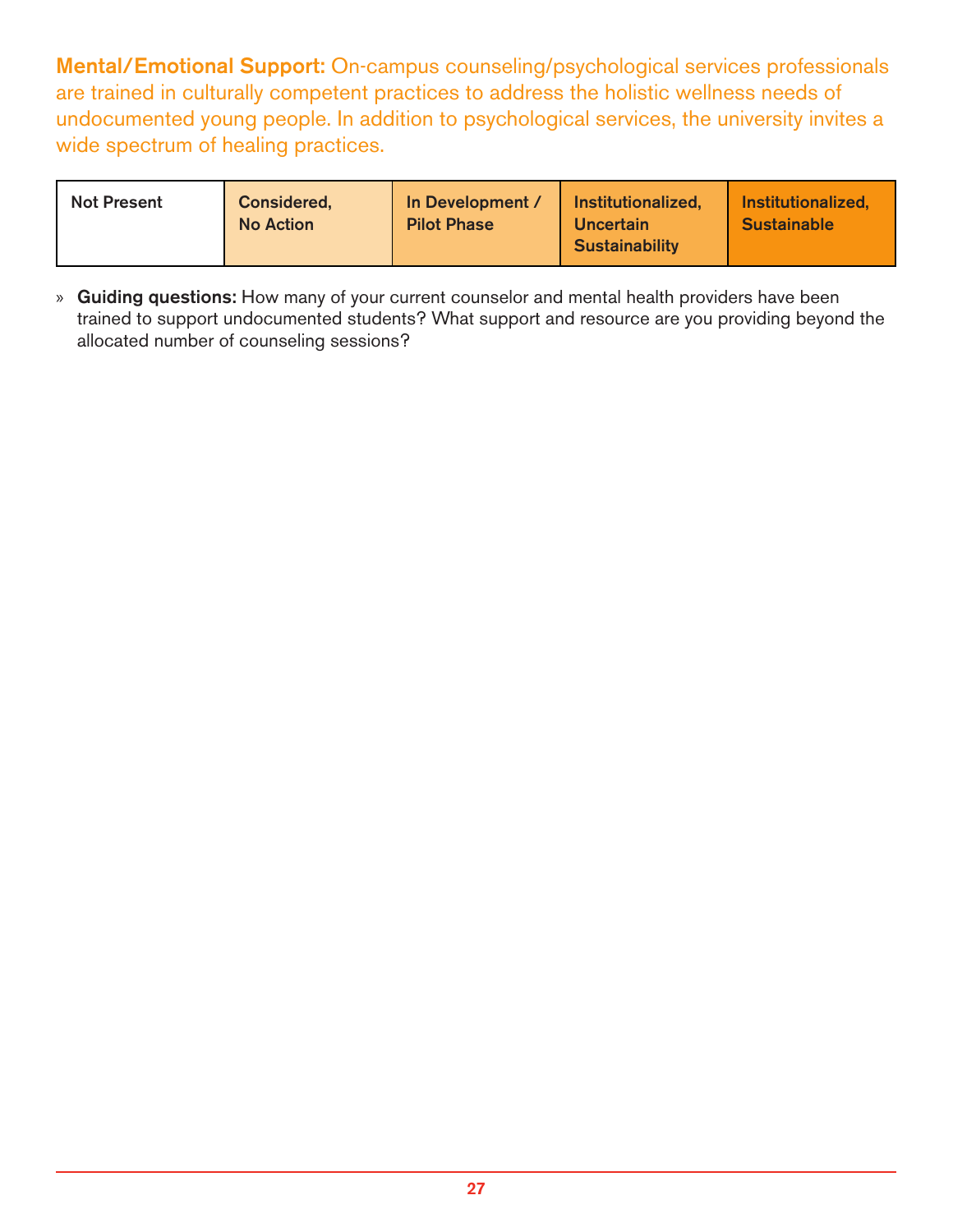### COMPREHENSIVE: THESE EFFECTIVE PRACTICES ARE EMBEDDED INTO THE FABRIC OF THE INSTITUTION AND ARE NOT AT RISK OF ELIMINATION, REGARDLESS OF STAFF OR STUDENT TURNOVER

Undocumented Student Orientation: New student orientation for undocumented facilitate a smoother entry into college life and promote academic success by addressing potential enrollment roadblocks, building community among students, and connecting them with faculty and staff allies on campus.

| <b>Not Present</b> | <b>Considered.</b><br><b>No Action</b> | In Development /<br><b>Pilot Phase</b> | Institutionalized,<br>Uncertain<br><b>Sustainability</b> | Institutionalized,<br><b>Sustainable</b> |
|--------------------|----------------------------------------|----------------------------------------|----------------------------------------------------------|------------------------------------------|
|--------------------|----------------------------------------|----------------------------------------|----------------------------------------------------------|------------------------------------------|

» Guiding question: Is this orientation accessible in terms of cost, time and location for maximum participation? How many people participate and matriculate to the university? Is the orientation a part of the larger orientation or a stand alone event?

Undocumented Student Program: Holistic support program with dedicated staff that providers director services across personal, academic, professional needs of undocumented students.

| <b>Not Present</b> | Considered,<br><b>No Action</b> | In Development /<br><b>Pilot Phase</b> | Institutionalized,<br><b>Uncertain</b><br><b>Sustainability</b> | Institutionalized,<br><b>Sustainable</b> |
|--------------------|---------------------------------|----------------------------------------|-----------------------------------------------------------------|------------------------------------------|
|--------------------|---------------------------------|----------------------------------------|-----------------------------------------------------------------|------------------------------------------|

» Guiding questions: What is the staff to student ratio? What are the programming and direct resource allocation per student?

Resource Center: Accessible, welcoming space on campus houses programs and staff dedicated to undocumented students' success.

| <b>Not Present</b><br><b>No Action</b> | Considered,<br>In Development /<br><b>Pilot Phase</b> | Institutionalized.<br><b>Uncertain</b><br><b>Sustainability</b> | Institutionalized.<br><b>Sustainable</b> |
|----------------------------------------|-------------------------------------------------------|-----------------------------------------------------------------|------------------------------------------|
|----------------------------------------|-------------------------------------------------------|-----------------------------------------------------------------|------------------------------------------|

» Guiding question: Where is the center located? How accessible is this location? What is the square footage for dedicated space?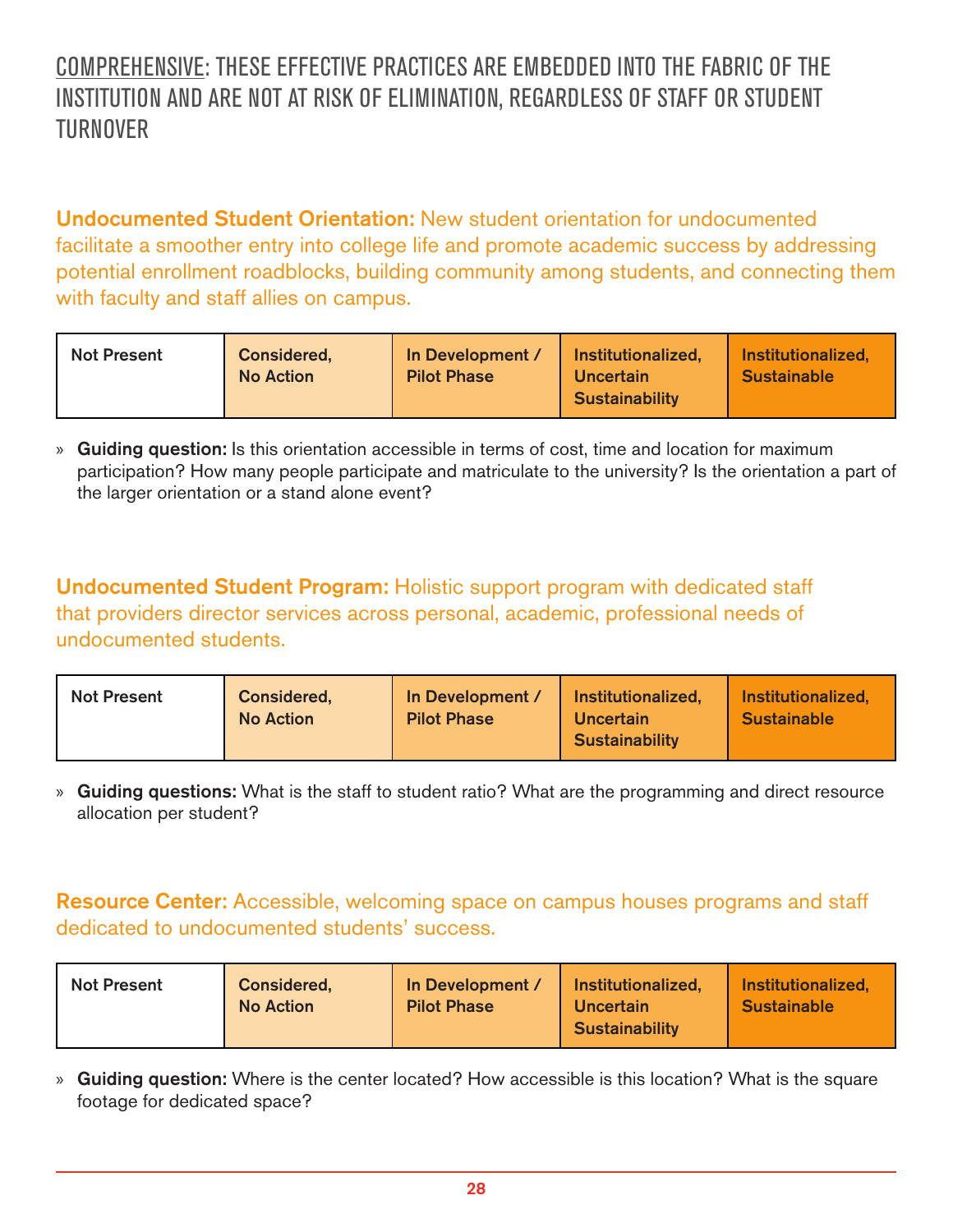Regional Networks of Institutions: Institutional representatives participate in regular convening(s) focused on enhancing services and support for undocumented students.

| <b>Considered.</b><br><b>Not Present</b><br><b>No Action</b> | In Development /<br><b>Pilot Phase</b> | Institutionalized,<br><b>Uncertain</b><br><b>Sustainability</b> | Institutionalized,<br><b>Sustainable</b> |
|--------------------------------------------------------------|----------------------------------------|-----------------------------------------------------------------|------------------------------------------|
|--------------------------------------------------------------|----------------------------------------|-----------------------------------------------------------------|------------------------------------------|

» Guiding questions: Who are the members in your network? Are they working toward collective solutions to institutional problems and have you been successful? Is the network within your system or across systems?

Targeted/Open Funding: Fundraising efforts in partnership with institutional development offices or external foundations provide additional sources of financial support for undocumented students.

| <b>Not Present</b> | Considered,<br><b>No Action</b> | In Development /<br><b>Pilot Phase</b> | Institutionalized.<br><b>Uncertain</b><br><b>Sustainability</b> | <b>Institutionalized,</b><br><b>Sustainable</b> |
|--------------------|---------------------------------|----------------------------------------|-----------------------------------------------------------------|-------------------------------------------------|
|--------------------|---------------------------------|----------------------------------------|-----------------------------------------------------------------|-------------------------------------------------|

» Guiding questions: Does your campus you have dedicated fundraising capacity specifically for undocumented students support? Are there processes are in place for donors interested in targeting gifts toward supporting undocumented students to make direct contributions toward this cause? What percentage of your total undocumented students support budget depends on external fundraising?

Innovative Problem-Solving: Campuses are flexible, creative and courageous in the way they address roadblocks, challenges and opposition to support for undocumented students within federal and state legal parameters

| <b>Not Present</b> | <b>Considered.</b><br><b>No Action</b> | In Development /<br><b>Pilot Phase</b> | Institutionalized,<br><b>Uncertain</b><br><b>Sustainability</b> | Institutionalized,<br><b>Sustainable</b> |
|--------------------|----------------------------------------|----------------------------------------|-----------------------------------------------------------------|------------------------------------------|
|--------------------|----------------------------------------|----------------------------------------|-----------------------------------------------------------------|------------------------------------------|

» Guiding questions: Have you identified the institutional, policy and structural barriers that are detrimental to undocumented student success? Does your campus have an accessible legal expert on immigration and education policies?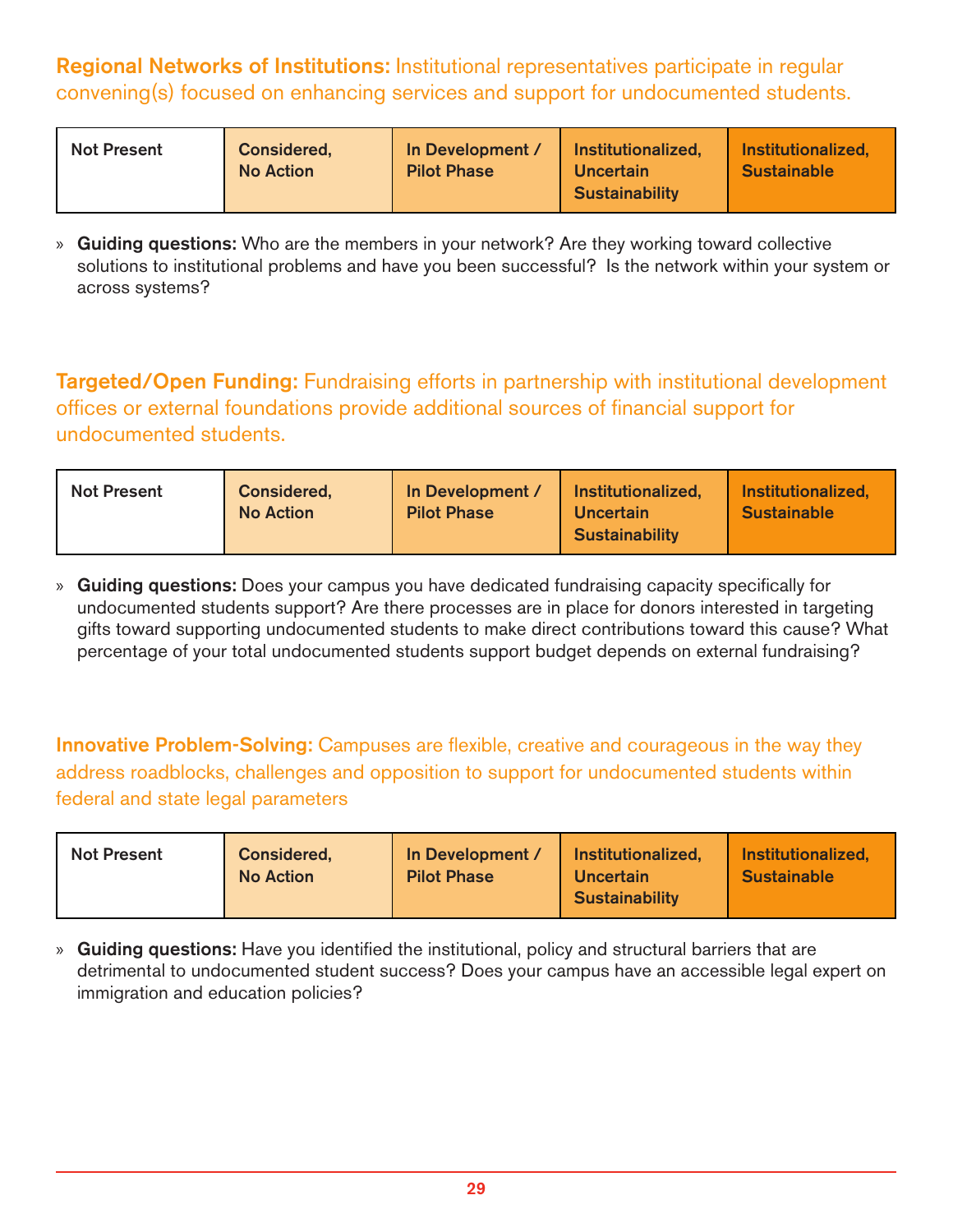# RECOMMENDATIONS FOR ACTION/OPERATIONALIZATION:

Congratulations on the completion of the 2015 UndocuCollege Equity Tool!

#### Upon completion, individuals and/or work groups should consider the following questions for reflection:

- » What are the current challenges impacting each practice?
- » What information, resources, and/or funding is needed to improve each campus practice?
- » Who are the stakeholders that are needed to improve each campus practice?

#### Below are action steps that will maximize the impact of your results:

- » Celebrate your hard work in completing this equity tool!
- » Use this process as a framework for conceptualizing institutional support
- » Publish results and share throughout campus listservs and networks.
- » Present results to:
	- » key student, staff, faculty, and administrator stakeholders
	- » key campus entities including student government, student organizations, staff organization, departments, academic senate, and executive campus leadership.
- » Prioritize emerging, foundational, and comprehensive practices and develop an action plan to improve the educational equity of undocumented students on your campus.
- » Connect with other schools within your region to address collective concerns and launch collaborative efforts.
- » Encourage sister campuses to use this equity tool and compare results across systems.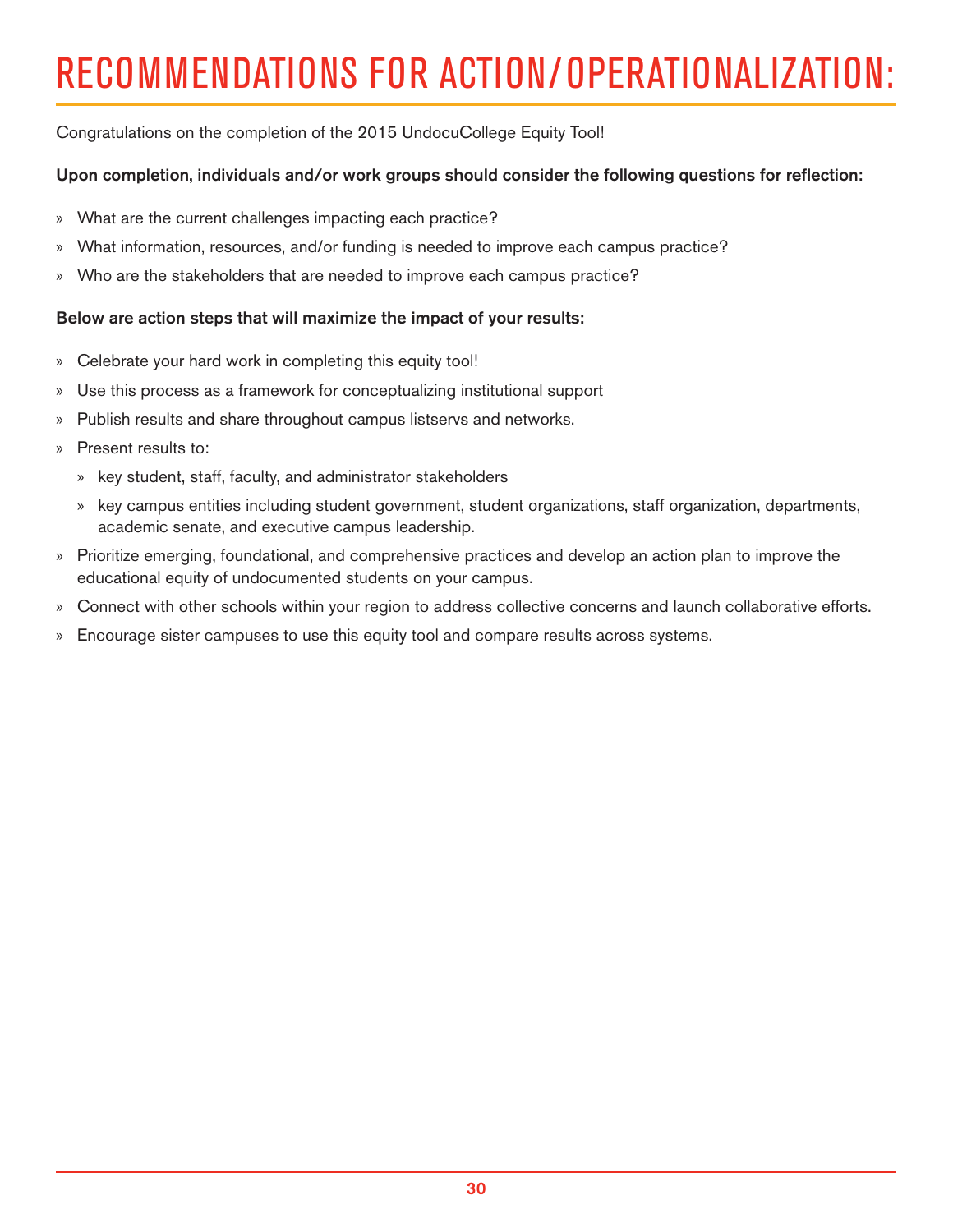# **CONCLUSION**

Today, fifteen years after AB 540 went into effect and five years after the CA Dream Act passed, there are still major barriers to the successful implementation of these laws throughout California colleges and universities. We urge all California undocumented student educator advocates to work collectively within their institutions and across the state to conduct this UndocuCollege Guide Equity Tool. We know that many colleges and universities are struggling to gain the necessary expertise and leverage to develop the appropriate internal policies, improve the campus climate, and develop an equitable resolution to the lack of institutional capacity. We also urge student leaders, immigrant rights advocates and legislative allies to use this Guide & Equity Tool to determine how your school or service area is serving undocumented students, as well as, identify opportunities to improve educational access and increase state compliance with the law.

We hope this California UndocuCollege Guide & Equity Tool provides you with a better understanding of some of the most consistent challenges institutions of higher education in California face. In addition to these challenges, it was important for us to provide the broad spectrum of effective practices already in existence to serve as guiding models. We are looking forward to the types of conversations that this publication will ignite. We are also encouraged by the potential of students, staff, faculty, administrators and community leaders working together across systems to build momentum toward a vision for an equitable and sustainable education for all undocumented students in the state.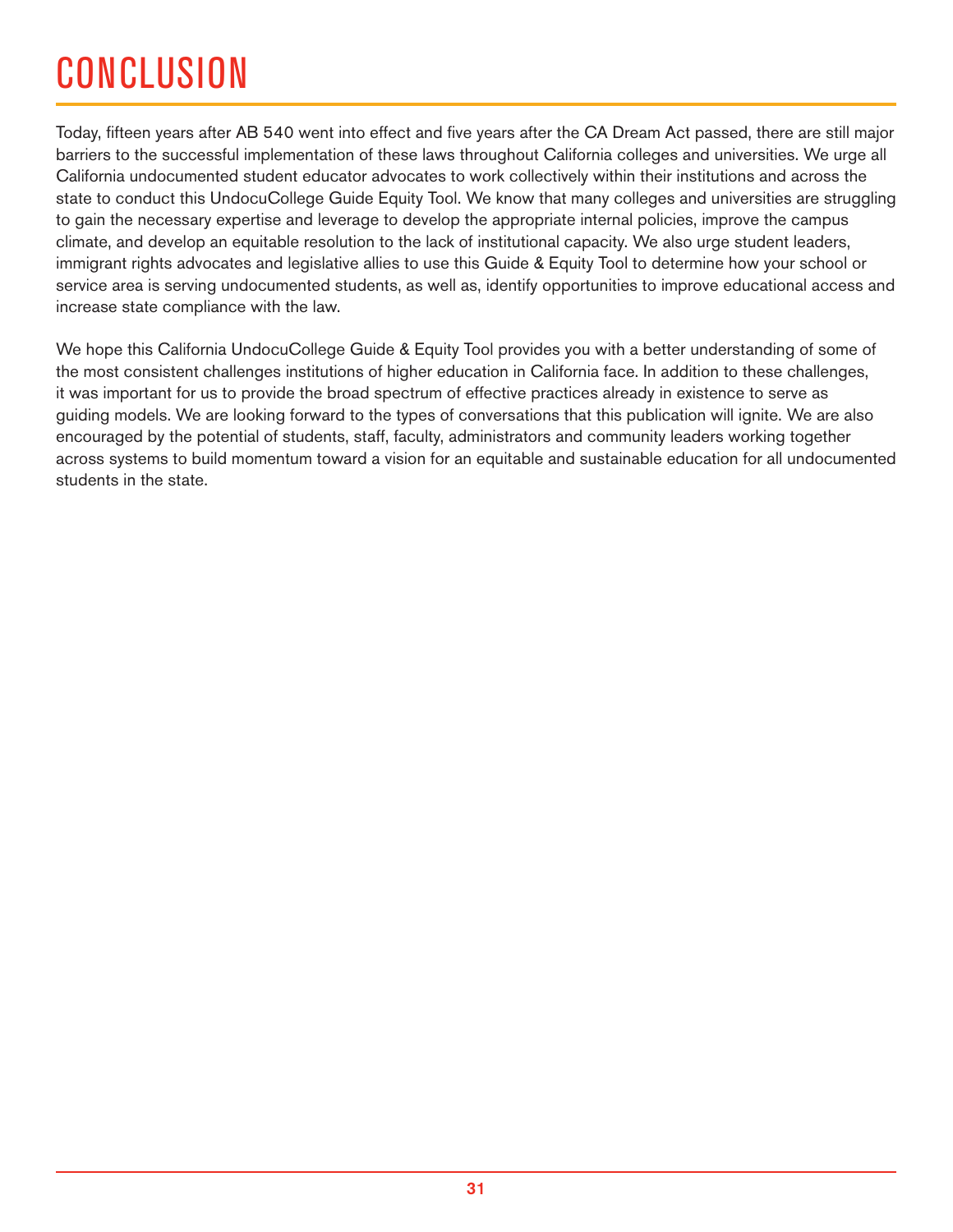# ABOUT THE AUTHORS

#### Nancy Jodaitis

Nancy is an Educator Advocate who has been supporting undocumented students in the Bay Area since 2008. She was designated as one of two AB 540 Advisors at SF State one year later and began coordinating implementation of the CA Dream Act in 2012. Nancy has conducted numerous trainings for educators and student leaders regarding successfully applying for the California Dream Act, as well as how to best support the academic achievement of undocumented students at two year and four year universities. Nancy also works with Educators for Fair Consideration to create educational materials and conduct research regarding institutional best practices and statewide challenges that colleges and universities face. Previously, Nancy worked as a bilingual (Spanish-English) academic advisor and transfer counselor to increase the graduation rate of underrepresented students in higher education.

#### Ruben E. Canedo

Ruben was born and raised in the border cities of Mexicali and Calexico. His commitment to being of service for our undocumented community is driven by having grown up in a mixed immigration status family. Ruben is a Regents & Chancellor's Scholar, McNair Scholar, and first-generation alumnus from UC Berkeley. He currently serves as the Research & Mobilization Coordinator for the Centers for Educational Equity & Excellence (CE3) at UC Berkeley. His work focuses on conducting research and facilitating higher education equity efforts to support the holistic success of non-traditional student populations. Ruben has been a part of the creation and development of the Undocumented Student Program (USP) UC Berkeley and has supported sharing its model to other colleges and universities.

#### Kyle Southern

Kyle focuses on connecting rigorous, relevant research to policies affecting education in Tennessee. Previously, Kyle held a research fellowship at the University of California-Berkeley and worked as a policy researcher for SCORE and a Washington, D.C., area nonprofit research and analysis corporation. He is also a doctoral candidate at the University of Michigan's Center for the Study of Higher and Postsecondary Education, where his research has focused on diversity, equity, and inclusion issues. A native of Winston-Salem, North Carolina, Kyle holds a bachelor's degree in American and Southern Studies and a master's degree in education policy, both from Vanderbilt University.

#### Jose Ivan Arreola

Jose was born in Durango, Mexico and came to the United States when he was four years old. With the unconditional love and support of his family and the guidance of many mentors along the way, Jose went on to study Political Science, History and Ethnic Studies at Santa Clara University — where he received a full scholarship. During his college career, Jose was an outspoken leader on campus around issues of racism, inequality, and oppression. Jose's work culminated as the Executive Director of the Multicultural Center of Santa Clara University. Upon graduation, Jose was trained as a community organizer for racial and economic justice by the Center for Third World Organizing in Oakland, CA. During his tenure at Educators for Fair Consideration, Jose has developed programming around outreach, community education, leadership development, healing and educational equity for undocumented young people. Jose currently serves as the Director of Educational Equity Initiatives for E4FC. As an undocumented immigrant himself, Jose utilizes his experiences to help empower and support other undocumented immigrants across the country.